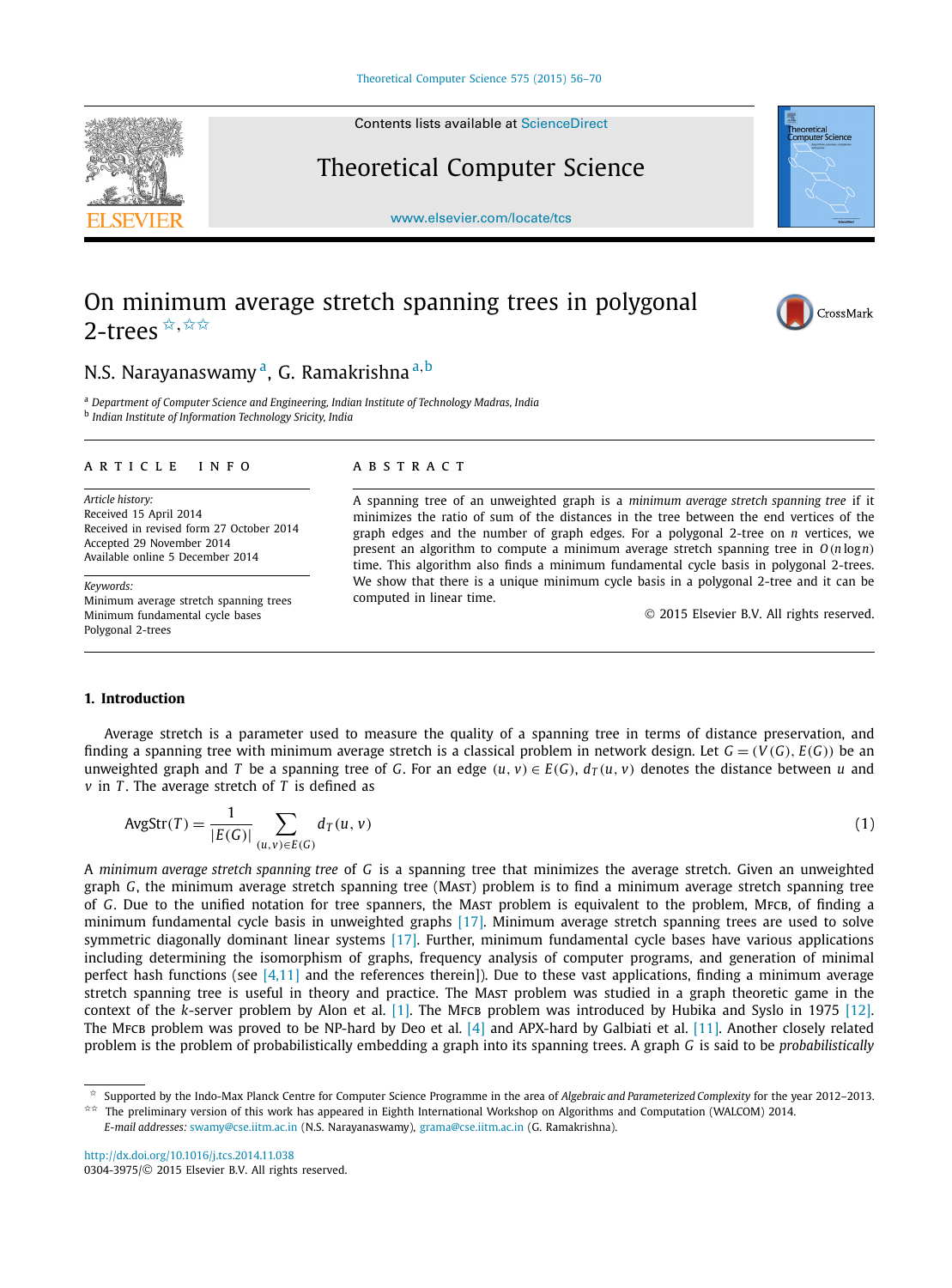<span id="page-1-0"></span>*embedded* into its spanning trees with *distortion t*, if there is a probability distribution *D* of spanning trees of *G*, such that for any two vertices the expected stretch of the spanning trees in *D* is at most *t*. The problem of probabilistically embedding a graph into its spanning trees with low distortion has interesting connections with low average stretch spanning trees.

In the literature, spanning trees with low average stretch have received significant attention in special graph classes such as *k*-outerplanar graphs and series-parallel graphs. In case of planar graphs, Kavitha et al. remarked that the complexity of Mfcb is unknown and there is no *O(*log*n)* approximation algorithm [\[13\].](#page-13-0) For *k*-outerplanar graphs, the technique of peeling-an-onion decomposition is employed to obtain a spanning tree whose average stretch is at most  $c<sup>k</sup>$ , where *c* is a constant [\[7\].](#page-13-0) In case of series-parallel graphs, a spanning tree with average stretch at most *O(*log*n)* can be obtained in polynomial time (see Section 5 in  $[8]$ ). The bounds on the size of a minimum fundamental cycle basis are studied in graph classes such as planar, outerplanar and grid graphs [\[13\].](#page-13-0) The study of probabilistic embeddings of graphs is discussed in [\[7,8\].](#page-13-0) To the best of our knowledge, there is no published work to compute a minimum average stretch spanning tree and minimum fundamental cycle basis in any subclass of planar graphs.

We consider polygonal 2-trees in this work, which are also referred to as polygonal-trees. They have a rich structure that make them very natural models for biochemical compounds, and provide an appealing framework for solving associated enumeration problems.

**Definition 1.** (See [\[14\].](#page-13-0)) A cycle is a polygonal 2-tree. For a polygonal 2-tree *G* such that  $(u, v) \in E(G)$ , adding a path *P* between u and v in such a way that  $E(G) \cap E(P) = \emptyset$ ,  $V(G) \cap V(P) = \{u, v\}$ , and  $|E(P)| \ge 2$  results in a polygonal 2-tree.

A cycle consisting of k edges is a k-gonal tree. For a k-gonal 2-tree G such that  $(u, v) \in E(G)$ , adding a path P between u and v in such a way that  $E(G) \cap E(P) = \emptyset$ ,  $V(G) \cap V(P) = \{u, v\}$ , and  $|E(P)| = k - 1$  results in a k-gonal 2-tree. For example, a *2-tree* is a 3-gonal tree. The class of polygonal 2-trees is a subclass of planar graphs and it includes 2-connected outerplanar graphs and *k*-gonal trees. 2-trees, in other words 3-gonal trees, are extensively studied in the literature. In particular, previous work on various flavors of counting and enumeration problems on 2-trees is compiled in [\[10\].](#page-13-0) Formulas for the number of labeled and unlabeled *k*-gonal trees with *r* polygons (induced cycles) are computed in [\[15\].](#page-13-0) The family of *k*-gonal trees with same number of vertices is claimed as a chromatic equivalence class by Chao and Li, and the claim has been proved by Wakelin and Woodal [\[14\].](#page-13-0) The class of polygonal 2-trees is shown to be a chromatic equivalence class by Xu [\[14\].](#page-13-0) Further, various subclasses of generalized polygonal 2-trees have been considered, and it has been shown that they also form a chromatic equivalence class [\[14,19,20\].](#page-13-0) The enumeration of outerplanar *k*-gonal trees is studied by Harary, Palmer and Read to solve a variant of the cell growth problem [\[6\].](#page-13-0) Molecular expansion of the species of outerplanar *k*-gonal trees is shown in [\[6\].](#page-13-0) Also outerplanar *k*-gonal trees are of interest in combinatorial chemistry, as the structure of chemical compounds like catacondensed benzenoid hydrocarbons forms an outerplanar *k*-gonal tree.

#### **Our results.** We state our main theorem.

**Theorem 2.** Given a polygonal 2-tree G on n vertices, a minimum average stretch spanning tree of G can be obtained in  $O(n \log n)$ *time.*

Due to the equivalence of Mast and MFCB (shown in [Lemma 5\)](#page-2-0), our result implies the following corollary. For a set  $\beta$  of cycles in *G*, the size of *B*, denoted by size(*B*), is the number of edges in *B* counted according to their multiplicity.

**Corollary 3.** Given a polygonal 2-tree G on n vertices, a minimum fundamental cycle basis B of G can be obtained in  $O(n \log n +$  $size(B)$ *) time.* 

We characterize polygonal 2-trees using a kind of ear decomposition and present the structural properties of polygonal 2-trees that are useful in finding a minimum average stretch spanning tree (in Section [3\)](#page-2-0). We then identify a set of edges in a polygonal 2-tree, called safe edges, whose removal results in a minimum average stretch spanning tree (in Section [4\)](#page-5-0). We present an algorithm with necessary data-structures to identify the safe set of edges efficiently and compute a minimum average stretch spanning tree in sub-quadratic time (in Section [5\)](#page-9-0). We finally characterize polygonal 2-trees using cycle bases, which is of our independent interest (in Section [6\)](#page-12-0).

A graph *G* can be probabilistically embedded into its spanning trees with distortion *t* if and only if the multigraph obtained from *G* by replicating its edges has a spanning tree with average stretch at most *t* (see [\[1\]\)](#page-13-0). It is easy to observe that, a spanning tree *T* of *G* is a minimum average stretch spanning tree for *G* if and only if *T* is a minimum average stretch spanning tree for a multigraph of *G*. As a consequence of our result, we have the following corollary.

**Corollary 4.** For a polygonal 2-tree G on n vertices, the minimum possible distortion of probabilistically embedding G into its spanning *trees can be obtained in O(n* log*n) time.*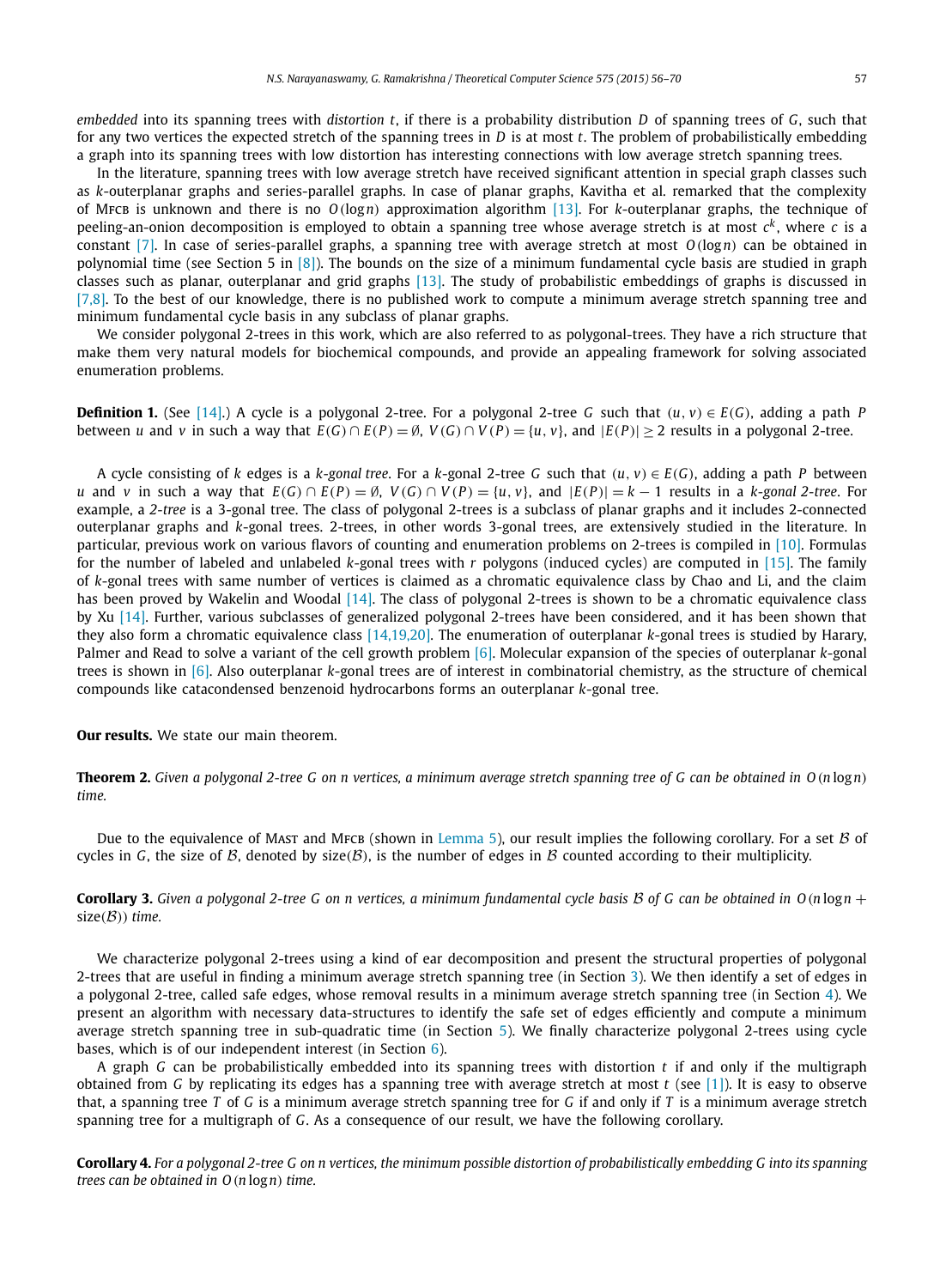#### <span id="page-2-0"></span>**2. Graph preliminaries**

We consider simple, connected, unweighted and undirected graphs. We use standard graph terminology from [\[24\].](#page-14-0) Let  $G = (V(G), E(G))$  be a graph, where  $V(G)$  and  $E(G)$  denote the set of vertices and edges, respectively in G. We denote  $|V(G)|$  by n and  $|E(G)|$  by m. The union of graphs  $G_1$  and  $G_2$  is defined as a graph with vertex set  $V(G_1) \cup V(G_2)$  and edge set  $E(G_1) \cup E(G_2)$  and is denoted by  $G_1 \cup G_2$ . The intersection of graphs  $G_1$  and  $G_2$  written as  $G_1 \cap G_2$  is a graph with vertex set  $V(G_1) \cap V(G_2)$  and edge set  $E(G_1) \cap E(G_2)$ . The removal of a set X of edges from G is denoted by  $G - X$ . For a set  $X \subset V(G)$ . G[X] denotes the induced graph on X. An edge  $e \in E(G)$  is a cut-edge (bridge) if  $G - e$  is disconnected. A graph consisting of at least three vertices is *2-connected* if it cannot be disconnected by removing less than two vertices. A *2-connected component* of *G* is a maximal 2-connected subgraph of *G*.

Let T be a spanning tree of G. An edge  $e \in E(G) \setminus E(T)$  is a non-tree edge of T. For a non-tree edge  $(u, v)$  of T, a cycle formed by the edge  $(u, v)$  and the unique path between *u* and *v* in *T* is referred to as a *fundamental cycle*. For an edge  $(u, v) \in E(G)$ , stretch of  $(u, v)$  is the distance between u and v in T. The total stretch of T is defined as the sum of the stretches of all the edges in *G*. We remark that there are slightly different definitions existing in the literature that refer to the average stretch of a spanning tree. We use the definition in Eq.  $(1)$ , presented by Emek and Peleg in [\[8\],](#page-13-0) to refer to the average stretch of a spanning tree. Proposition 14 in [\[17\]](#page-13-0) states that, *T* is a minimum total stretch spanning tree of *G* if and only if the set of fundamental cycles of *T* is a minimum fundamental cycle basis of *G*. Then, we can have the following lemma.

Lemma 5. Let G be an unweighted graph and T be a spanning tree of G. T is a minimum average stretch spanning tree of G if and only *if the set of fundamental cycles of T is a minimum fundamental cycle basis of G.*

We use the following convention crucially. A path is a connected graph in which there are two vertices of degree one and the rest of the vertices are of degree two. An edge can be considered as a connected graph consisting of single edge.

**Lemma 6.** *Let G be a 2-connected component in an arbitrary graph G and T be a subgraph of G.*

- *(a)* If  $T$  is a spanning tree of  $G$ , then  $T \cap G'$  is a spanning tree of  $G'$ .
- *(b)* If *T* is a path in *G*, then  $T \cap G'$  is a path.

**Proof.** We first prove the following claim: If *T* is a tree, then  $T \cap G'$  is a tree.

Let  $T' = T \cap G'$ . Suppose  $T'$  is not connected, then there exist two vertices *x* and *y* in  $V(G')$  such that there is no path between *x* and *y* in *T'*. Since *T* is a tree, there is a path *P* between *x* and *y* in *T*. Since *T'* is not connected, we can observe that  $V(P) \setminus V(G')$  contains at least one vertex, say, *u*. Further, the two edges incident on *u* in *P* are not in *G'*. Now we can obtain a graph *G* ∪ *P* which is a 2-connected component in *G*. This contradicts the maximality of the 2-connected component  $G'$ . Therefore,  $T'$  is connected. As  $T'$  is acyclic, we conclude that  $T'$  is a tree.

If *T* is a spanning tree of *G*, then the set of vertices in *T* ∩ *G* is *V (G )*. Therefore from the above claim, *T* ∩ *G* is a spanning tree of  $G'$ . Thus (a) holds. Further, (b) also holds from the above claim.  $\Box$ 

**Special graph classes.** A *partial 2-tree* is a subgraph of a 2-tree. A graph is a *series-parallel* graph, if it can be obtained from an edge, by repeatedly duplicating an edge between its end vertices or replacing an edge by a path. An alternative equivalent definition for series-parallel graphs is given in [\[9\].](#page-13-0)

#### **3. Structure of polygonal 2-trees and computation of induced cycles**

In this section, we present crucial structural properties of polygonal 2-trees in [Lemma 10.](#page-3-0) This lemma will be used significantly in proving the correctness of our algorithm. Another major result in this section is [Theorem 14,](#page-5-0) which computes a kind of ear decomposition for polygonal 2-trees. This helps in obtaining an efficient algorithm to solve Mast. The notion of open ear decomposition is well known to characterize 2-connected graphs [\[24\].](#page-14-0) An *open ear decomposition* of *G* is a partition of  $E(G)$  into a sequence  $(P_0, \ldots, P_k)$  of edge disjoint graphs called *ears* such that,

- 1. for each  $i \geq 0$ ,  $P_i$  is a path,
- 2.  $P_0 \cup P_1$  is a cycle,
- 3. for each *i* ≥ 1, end vertices of  $P_i$  are distinct and the internal vertices of  $P_i$  are not in  $P_0 \cup \ldots \cup P_{i-1}$ .

Further, a restricted version of open ear decomposition called *nested ear decomposition* is used to characterize series-parallel graphs [\[9\].](#page-13-0) An open ear decomposition  $(P_0, \ldots, P_k)$  of *G* is said to be *nested* if it satisfies the following properties: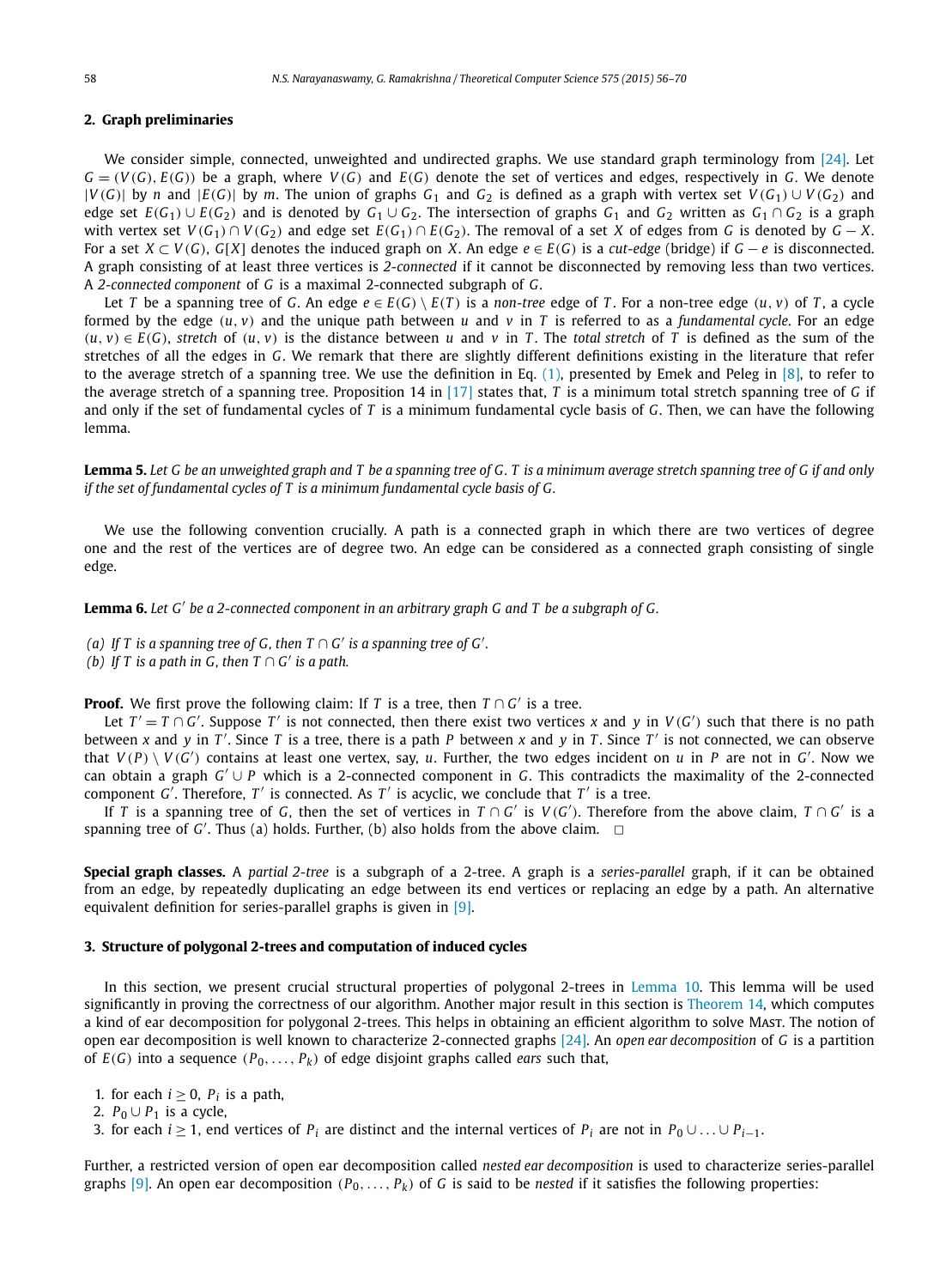<span id="page-3-0"></span>

Fig. 1. (a) For the polygonal 2-tree shown,  $(P_0, \ldots, P_{10})$  is a nice ear decomposition, where  $P_0 = (a, b)$ ,  $P_1 = (a, d, c, e, b)$ ,  $P_2 = (a, f, b)$ ,  $P_3 = (c, g, d)$ ,  $P_4 = (c, h, e), P_5 = (b, i, e), P_6 = (a, j, d), P_7 = (a, k, j), P_8 = (a, l, j), P_9 = (d, m, j),$  and  $P_{10} = (d, n, j)$  are paths in G. (b) For the polygonal 2-tree G shown, let  $A = \{(a, f), (a, b), (b, p), (c, g)\}$ . The edges in bound(A, G) are shown in thick. Support( $(a, d)$ ) = Support( $(b, e)$ ) = Support( $(c, e)$ ) =  $\{(a, b), (a, f)\}$ and Support $((b, i)) = {(b, p)}$ .  $cost((a, d)) = 2$ ,  $cost((c, e)) = 2$ ,  $cost((b, e)) = 2$ ,  $cost((b, i)) = 1$  and for the rest of the edges in bound(A, G), cost is zero. (c) For the polygonal 2-tree G shown, let  $A = \{(a, b), (a, f), (c, g)\}$ . The 2-connected components  $G_1$ ,  $G_2$  and  $G_3$  in  $G - A$  are polygonal 2-trees. Let  $P = (a, d, c, e, b, f)$  be the shortest path between vertices a and f in  $G - A$ . Then P intersects exactly with one edge in the graphs  $G_1$ ,  $G_2$  and  $G_3$ .

- 1. For each  $i \geq 1$ , there exists  $j < i$ , such that the end vertices of path  $P_i$  are in  $P_j$ .
- 2. Let the end vertices of  $P_i$  and  $P_{i'}$  be in  $P_j$ , where  $0 \leq j < i, i' \leq k$  and  $i \neq i'$ . Let  $Q_i \subseteq P_j$  be the path between the end vertices of  $P_i$  and  $Q_i \subseteq P_j$  be the path between the end vertices of  $P_{i'}$ . Then  $E(Q_i) \subseteq E(Q_{i'})$  or  $E(Q_{i'}) \subseteq E(Q_i)$  or  $E(Q_i)$  ∩  $E(Q_{i'}) = ∅$ .

We define *nice ear decomposition* to characterize polygonal 2-trees and we show how it helps in efficiently compute the induced cycles. A nested ear decomposition  $(P_0, \ldots, P_k)$  is said to be *nice* if it has the following property:  $P_0$  is an edge and for each  $i \ge 1$ , if  $x_i$  and  $y_i$  are the end vertices of  $P_i$ , there is some  $j < i$ , such that  $(x_i, y_i)$  is an edge in  $P_j$ . A nice ear decomposition of a polygonal 2-tree is shown in Fig. 1a. [Definition 1](#page-1-0) naturally gives a nice ear decomposition for polygonal 2-trees. Further, a unique polygonal 2-tree can be constructed easily from a nice ear decomposition. Thus we have the following observation.

**Observation 7.** *A graph G is a polygonal 2-tree if and only if G has a nice ear decomposition.*

In the following lemmas, we present results from the literature that establish polygonal 2-trees as a subclass of 2-connected partial 2-trees, which we formalize in Lemma 10.

**Lemma 8.** (See Theorem 42 in [\[2\].](#page-13-0)) A graph G is a partial 2-tree if and only if every 2-connected component of G is a series-parallel *graph.*

According to Lemma 8, 2-connected series-parallel graphs and 2-connected partial 2-trees are essentially the same.

**Lemma 9.** (See Lemma 1, Lemma 7 and Theorem 1 in  $[9]$ .) A graph G is 2-connected if and only if G has an open ear decomposition in which the first ear is an edge. Further, for a 2-connected series-parallel graph, every open ear decomposition is nested. A graph is *series-parallel if and only if it has a nested ear decomposition.*

The above lemma implies that every 2-connected partial 2-tree has a nested ear decomposition *starting* with an edge (first ear is an edge) and vice versa. We strengthen the first part of this result in [Lemma 13.](#page-4-0)

### *3.1. Necessary and sufficient conditions*

From Propositions 1.7.2 and 12.4.2 in [\[5\],](#page-13-0) partial 2-trees do not contain a *K*4-subdivision (as a subgraph). The following lemma presents a few necessary properties of polygonal 2-trees, which are useful in the rest of the paper.

**Lemma 10.** *Let G be a polygonal 2-tree. Then the following statements are true.*

- *(a) G is a 2-connected partial 2-tree and G does not contain a K*4*-subdivision.*
- *(b) Any two induced cycles in G share at most one edge and at most two vertices.*
- (c) For u,  $v \in V(G)$  such that  $(u, v) \notin E(G)$ ,  $G \{u, v\}$  has at most two components.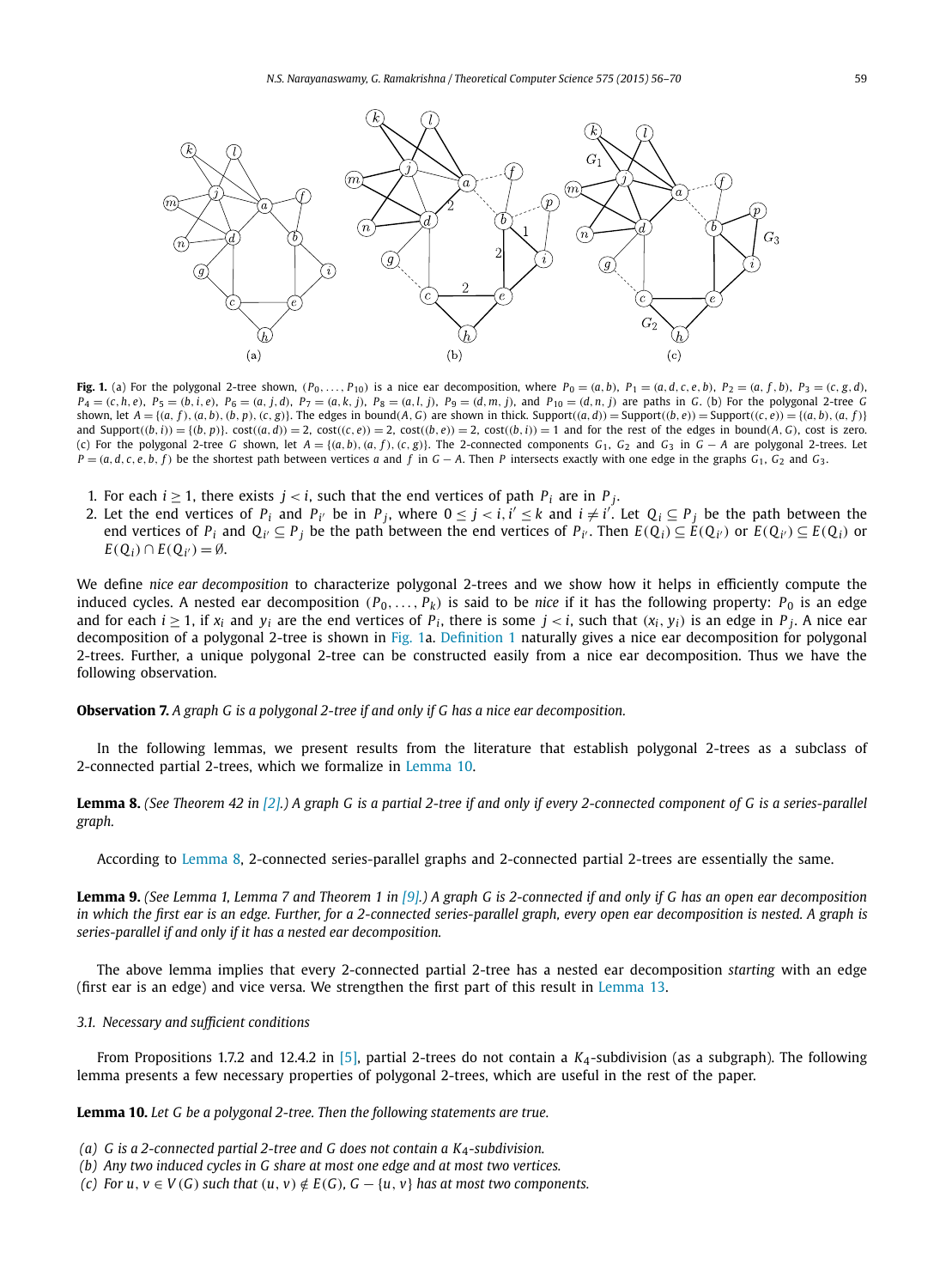<span id="page-4-0"></span>**Proof.** From [Lemma 9,](#page-3-0) a graph is a 2-connected partial 2-tree if and only if it has a nested ear decomposition starting with an edge. From [Observation 7,](#page-3-0) a graph is a polygonal 2-tree if and only if it has a nice ear decomposition. Observe that nice ear decomposition is a restricted version of nested ear decomposition. Therefore, a polygonal 2-tree is a 2-connected partial 2-tree. Recall that partial 2-trees do not contain *K*4-subdivision as a subgraph. It follows that polygonal 2-trees do not contain *K*4-subdivision as a subgraph.

We now prove that any two induced cycles in *G* share at most one edge and at most two vertices. Let  $D = (P_0, \ldots, P_k)$ be a nice ear decomposition of *G*. The proof is by induction on the number of ears in *G*. If the number of ears in *D* is one, then the claim is trivially true. If the number of ears in *D* is at least two, then we remove the internal vertices of  $P_k$  from *G* and let *G'* be the resultant graph. Let  $D' = (P_0, \ldots, P_{k-1})$ . As *G'* is a polygonal 2-tree and *D'* is a nice ear decomposition of G', inductively G' satisfies (b). Let u and v be the end vertices of  $P_k$ . For the induced cycle  $C = P_k \cup (u, v)$ ,  $C \cap G'$  is  $(u, v)$ . Therefore *C* has at most one edge and two vertices in common with the induced cycles in *G'*. Because  $V(P_k) \cap V(G') = \{u, v\}$ and  $(u, v) \in E(G')$ , C is the only induced cycle not in G'. Hence, any two induced cycles in G share at most one edge and at most two vertices.

We now prove the last claim of this lemma. The proof is by contradiction. We assume that the removal of vertices *u* and v from G such that  $(u, v) \notin E(G)$  disconnects G into at least three components  $G_1$ ,  $G_2$  and  $G_3$ . Note that  $\{u, v\}$  is a minimal vertex separator in *G*, because *G* is 2-connected. It follows that, for each  $1 \le i \le 3$ , there is an induced path  $P_i$  between *u* and *v* in *G*, such that the internal vertices of  $P_i$  are in  $G_i$  and  $|E(P_i)| \geq 2$ . We have induced cycles  $C_1 = P_1 \cup P_3$  and  $C_2 = P_2 \cup P_3$  that share at least two edges, which contradicts that any two induced cycles in *G* have at most one common edge.  $\square$ 

We now present a sufficient condition for a graph to be a polygonal 2-tree.

#### **Lemma 11.** If G is a 2-connected partial 2-tree and every two induced cycles in G share at most one edge, then G is a polygonal 2-tree.

**Proof.** On the contrary, assume that *G* is not a polygonal 2-tree. By Lemma 13, since *G* is a 2-connected partial 2-tree, *G* has a nested ear decomposition  $D = (P_0, \ldots, P_k)$  such that  $P_0$  is an edge and for each  $i \ge 1$ ,  $|E(P_i)| \ge 2$ . Since *G* is not a polygonal 2-tree, *D* is not a nice ear decomposition. Therefore, there exists an index *i* ∈ {1*,...,k*} with the property that, let u and v be the end vertices of  $P_i$ , then for every  $j < i$ ,  $(u, v) \notin E(P_i)$ . For every  $j \ge i$ , since  $|E(P_i)| \ge 2$  and no internal vertex of  $P_j$  is in  $P_1, \ldots, P_{j-1}$ ,  $(u, v) \notin E(P_j)$ . Thereby  $(u, v) \notin E(G)$ . As  $P_0 \cup \ldots \cup P_{i-1}$  is 2-connected, there exist two internally vertex disjoint paths  $P'_1$  and  $P'_2$  between u and v. Since  $(u, v) \notin E(G)$ ,  $P'_1$ ,  $P'_2$  and  $P_i$  are internally vertex disjoint paths and each of these paths have at least one internal vertex. Due to Lemma 1 path between any internal vertex in *Pi* and any internal vertex in *P <sup>j</sup>* that excludes the vertices *u* and *v*. Now we have two induced cycles  $P'_1 \cup P_i$  and  $P'_2 \cup P_i$  that share at least two edges. This contradicts the premise of the lemma. Therefore, *G* is a polygonal 2-tree.  $\Box$ 

#### *3.2. Computation of induced cycles in polygonal 2-trees*

Our algorithm will perform several computations on the induced cycles of a polygonal 2-tree. It is therefore important to obtain the set of induced cycles in a polygonal 2-tree in linear time. We prove this in [Theorem 14.](#page-5-0) The proof is based on the following two lemmas and a linear-time algorithm for obtaining an open ear decomposition [\[21\].](#page-14-0)

**Lemma 12.** Let G be a partial 2-tree and let  $P_1$ ,  $P_2$  and  $P_3$  be three internally vertex disjoint paths between vertices u and v in G such *that*  $(u, v) \notin E(G)$ *. Then*  $G - \{u, v\}$  *has at least three components.* 

**Proof.** Assume that *G* − {*u, v*} has at most two components. Then without loss of generality, there is a path *P* between  $x \in V(P_1)$  and  $y \in V(P_2)$ , such that  $V(P) \cap V(P_3) = \emptyset$ ,  $V(P) \cap V(P_1) = \{x\}$ , and  $V(P) \cap V(P_2) = \{y\}$ . Then there is a *K*4-subdivision on the vertices *x, y, u* and *v* in *G*. It contradicts that a partial 2-tree does not contain a *K*4-subdivision. Thus  $G - \{u, v\}$  has at least three components.  $\Box$ 

**Lemma 13.** Let G be a 2-connected partial 2-tree. Then there exists a nested ear decomposition  $(P_0, \ldots, P_k)$  of G, such that P<sub>0</sub> is an *edge* and for each  $i \geq 1$ ,  $|E(P_i)| \geq 2$ .

**Proof.** From [Lemma 9,](#page-3-0) G has a nested ear decomposition  $D = (P_0, \ldots, P_k)$  such that  $P_0$  is an edge. Suppose D does not satisfy the given constraint, then we update *D* as follows, so that the resultant nested ear decomposition satisfies the given constraint. Let  $P_i$  be the first path in the sequence *D*, such that  $|E(P_i)| = 1$ , where  $i \ge 1$ . Let  $P_i$  be the first path in the sequence *D*, such that the end vertices of  $P_i$  are in  $P_j$ , where  $j < i$ . Let *x* and *y* be the end vertices of  $P_i$ . We obtain new paths  $P_{i'}$  and  $P_{j'}$  from  $P_i$  and  $P_j$  as follows:  $P_{i'}$  is the path between x and y in  $P_j$  and  $P_{j'}$  is  $P_j \cup P_i - X$ , where X is the set of internal vertices in  $P_{i'}$ . We replace  $P_j$  with  $P_{j'}$ , delete  $P_i$  and add  $P_{i'}$  immediately after  $P_{j'}$ . By performing the update steps mentioned above for at most *k* − 2 times, we obtain a nested ear decomposition that satisfies the desired constraint.  $\Box$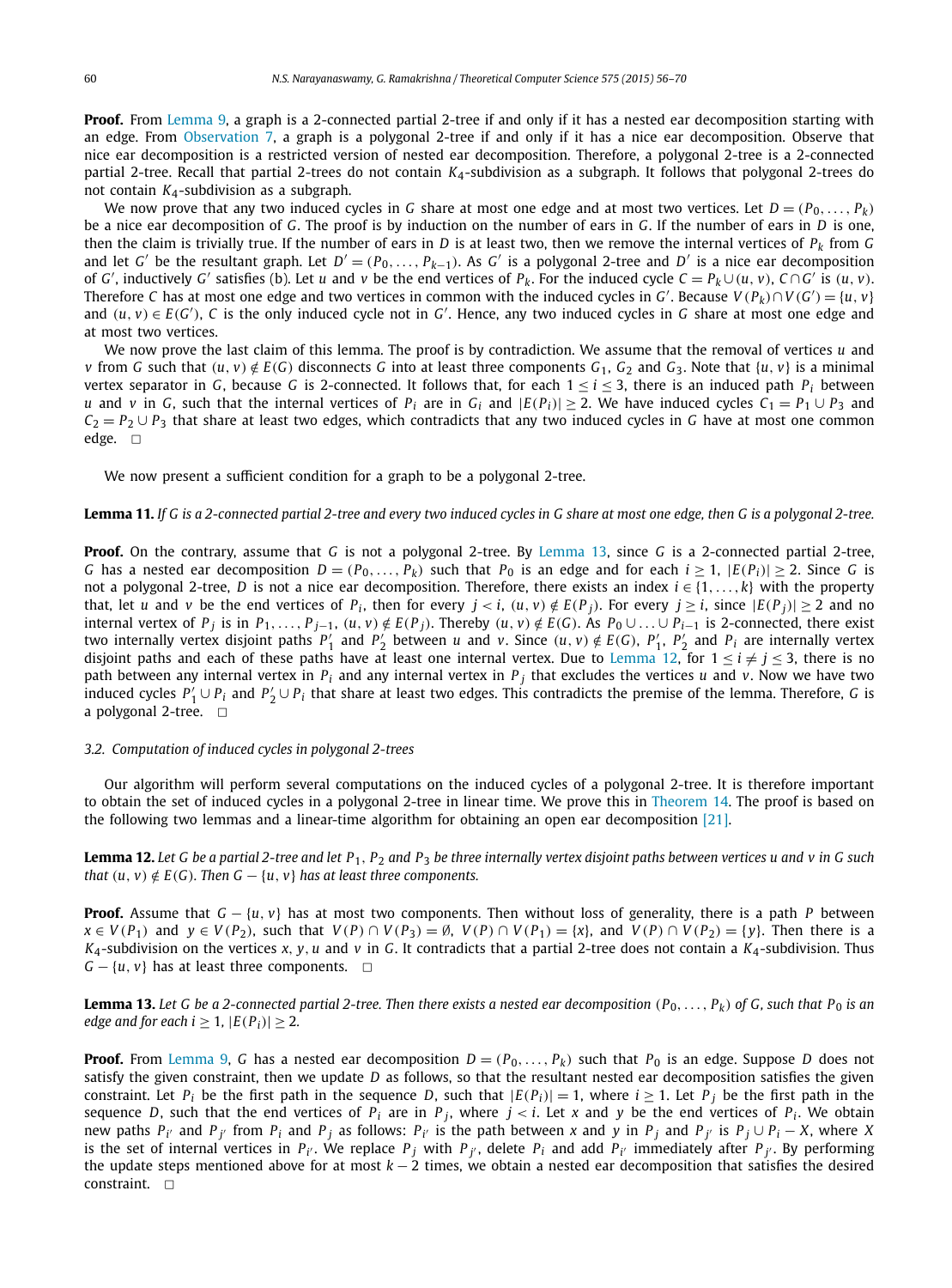<span id="page-5-0"></span>In the lemma below, we show that a nested ear decomposition as in [Lemma 13](#page-4-0) is a nice ear decomposition for polygonal 2-trees and it can be computed in linear time.

**Theorem 14.** Let G be a polygonal 2-tree on n vertices. Let D be a nested ear decomposition of G as in [Lemma 13](#page-4-0) and B be the set of induced cycles in G. Then D is a nice ear decomposition. Further, D and B can be computed in linear time and size( $B$ ) is  $O(n)$ .

**Proof.** On the contrary, assume that *D* is not a nice ear decomposition. By [Lemma 13,](#page-4-0) *G* has a nested ear decomposition  $D = (P_0, \ldots, P_k)$  such that  $P_0$  is an edge and for each  $i \ge 1$ ,  $|E(P_i)| \ge 2$ . Since *D* is not a nice ear decomposition, there exists an index  $i \in \{2, ..., k\}$  with the property that, letting u and v be the end vertices of  $P_i$ , and for every  $j < i$ ,  $(u, v) \notin E(P_i)$ . For every  $j \ge i$ , since  $|E(P_j)| \ge 2$  and no internal vertex of  $P_j$  is in  $P_1, \ldots, P_{j-1}$ ,  $(u, v) \notin E(P_j)$ . Thereby  $(u, v) \notin E(\hat{G})$ . As  $P_0 \cup ... \cup P_{i-1}$  is 2-connected, there exist two internally vertex disjoint paths  $P'_1$  and  $P'_2$  between *u* and *v*. Since  $(u, v) \notin E(G)$ ,  $P'_1$ ,  $P'_2$  and  $P_i$  are internally vertex disjoint paths. Due to [Lemma 12,](#page-4-0)  $G - \{u, v\}$  has at least three components, which is a contradiction to [Lemma 10\(](#page-3-0)c).

We now prove that a nice ear decomposition of *G* can be obtained in *O(n)* time. First obtain an open ear decomposition *D'* starting with an edge by using linear-time algorithm in [\[21\].](#page-14-0) We then apply [Lemma 13](#page-4-0) on *D'*. As we can use a linked list representation for the paths in *D'*, during the application of [Lemma 13,](#page-4-0) we spend only a constant amount of time at each ear. Thus applying [Lemma 13](#page-4-0) takes linear time, because the number of ears in *D'* is at most *n*. From the first part of this lemma, the resultant ear decomposition is a nice ear decomposition. Also note that  $|E(G)| \leq 2n - 3$ . Thus a nice ear decomposition  $(P_0, \ldots, P_k)$  is computed in  $O(n)$  time.

From the nice ear decomposition  $D = (P_0, \ldots, P_k)$  of *G*, we now present a linear-time procedure to obtain the set of induced cycles in *G*. Since *P*<sub>0</sub> is an edge,  $C_1 = P_0 \cup P_1$  is an induced cycle in *G*. For every  $i \ge 2$ , by letting  $x_i$  and  $y_i$  be the end vertices of  $P_i$ , we obtain an induced cycle  $C_i = P_i \cup (x_i, y_i)$  in *G*. Observe that  $C_1, \ldots, C_k$  are the only induced cycles in *G*. This can be proved easily by applying induction on the number of ears in *D*. The number of ears in *D* is at most *n*. Thus the set of induced cycles in *G* can be obtained in  $O(n)$ . The ears  $P_0, \ldots, P_k$  are a partition of  $E(G)$ . Therefore,  $|E(C_0)| + \ldots + |E(C_k)| \leq |E(G)| + n$ . Thus size(B) is  $O(n)$ .  $\Box$ 

#### **4. Structure of paths, trees and MASTs in polygonal 2-trees**

For the rest of the paper, *G* denotes a polygonal 2-tree. In this section we design an iterative procedure to delete a subset of edges from a polygonal 2-tree, so that the graph on the remaining edges is a minimum average stretch spanning tree. This result is shown in [Theorem 21.](#page-7-0)

*Important definitions:* We introduce some necessary definitions on polygonal 2-trees. Let *G* be a subgraph of *G*. Two induced cycles in *G'* are *adjacent* if they share an edge. An edge in *G'* is *internal* if it is part of at least two induced cycles; otherwise it is *external*. An induced cycle in *G* is *external* if it has an external edge; otherwise it is *internal*. A fundamental cycle of a spanning tree, created by a non-tree edge is said to be *external* if the associated non-tree edge is external. For a cycle *C* in G', the enclosure of C is defined as  $G'[V(C)]$  and is denoted by  $Enc(C)$ . A set  $A \subseteq E(G)$  consisting of  $k \geq 0$ ) edges is said to be an *iterative* set for *G* if the edges in *A* can be ordered as  $e_1, \ldots, e_k$  such that  $e_1$  is external and not a bridge in *G*, and for each  $2 \le i \le k$ ,  $e_i$  is external and not a bridge in  $G - \{e_1, \ldots, e_{i-1}\}$ . Let *A* be an iterative set of edges in *G*. For every edge *(u, v)* ∈ *A*, both *u* and *v* are not present in the same 2-connected component in *G* − *A*. We define bound*(A, G)* to be the set of external edges in *G* − *A* that are not bridges. For an edge *e* ∈ bound*(A, G)*, *Ge* denotes the 2-connected component in *G* − *A* that has *e*. The following definition is illustrated in [Fig. 1b](#page-3-0).

**Definition 15.** Let A be an iterative set of edges in G and  $e \in bound(A, G)$ . The support of e is defined as  $\{(u, v) \in A\}$ there is a path *P* joining *u* and *v* in  $G - A$  such that  $P \cap G_e = e$  and is denoted by Support(*e*). The cost(*e*) is defined as | Support*(e)*|.

#### *4.1. Structural properties of paths*

In the following lemmas we present a result on the structure of paths connecting the end vertices of edges in an iterative set *A*. This is useful for setting up an iterative approach for computing a minimum average stretch spanning tree. We apply the necessary properties of polygonal 2-trees (cf. [Lemma 10\)](#page-3-0) and sufficient condition for a graph to be a polygonal 2-tree (cf. [Lemma 11\)](#page-4-0) in the proofs of the following lemmas.

**Lemma 16.** Let A be an iterative set of edges for G and  $(u, v) \in A$ , P be a path joining u and v in  $G - A$ , G' be a 2-connected component in  $G - A$  that has at least two vertices from P, and let  $P' = P \cap G'$  be a path with end vertices x and y. Then the following *are true:*

 $(a)$   $(x, y) \in E(G')$ .

- *(b) If P is a shortest path, then P is an edge.*
- *(c) Every 2-connected component in G* − *A is a polygonal 2-tree.*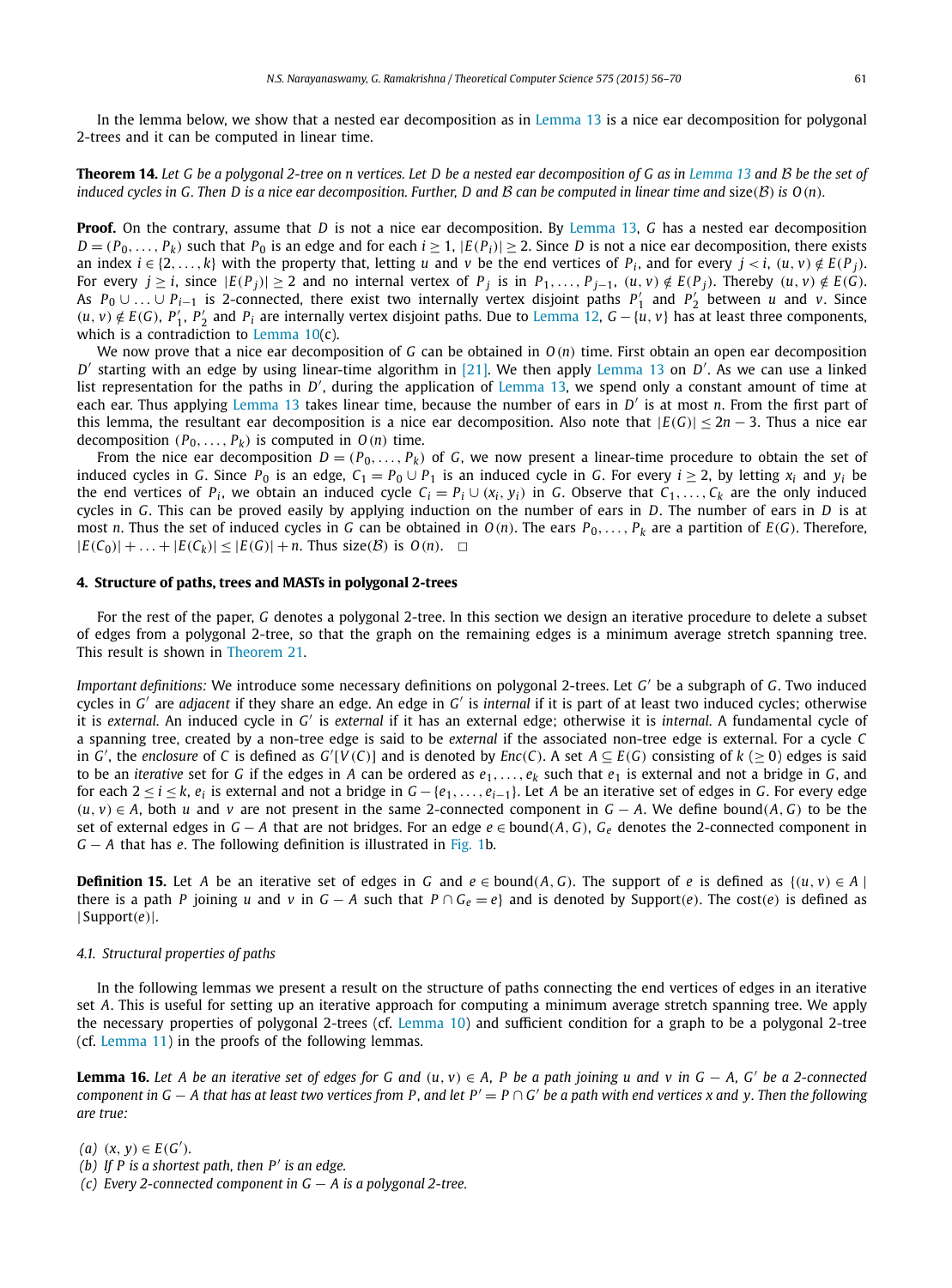<span id="page-6-0"></span>**Proof.** To show that  $(x, y) \in E(G')$ , assume to the contrary that  $(x, y) \notin E(G')$ . Since G' is 2-connected, there exist two internally vertex disjoint paths  $P_1$  and  $P_2$  between x and y in G'. Since A is an iterative set of edges for G and  $(u, v) \in A$ ,  $|\{u, v\} \cap V(G')| \le 1$ . It follows that  $P' \subset P$ . Then from the cycle  $P \cup (u, v)$ , we choose a path  $P_3$  joining x and y, in such a way that  $P_3$  is edge disjoint from P'. Consequently, none of the internal vertices in  $P_3$  are from *G'*. Therefore,  $P_1, P_2$  and *P*<sub>3</sub> are internally vertex disjoint paths joining *x* and *y* that have at least one internal vertex. By [Lemma 12,](#page-4-0) *G* −{*x*, *y*} has at least three components. Then the contrapositive of [Lemma 10\(](#page-3-0)c) implies that *G* is not a polygonal 2-tree. This contradicts that *G* is a polygonal 2-tree. Thus  $(x, y) \in E(G')$ .

If *P* is a shortest path and *P'* is not an edge, then we can replace *P'* in *P* by  $(x, y)$  and obtain a path shorter than *P*. Therefore, *P'* is an edge.

We now prove the third claim of this lemma. Let *H* be a 2-connected component in *G* − *A*. From [Lemma 10\(](#page-3-0)a), *G* is a partial 2-tree. Thereby *H* is a 2-connected partial 2-tree. Since *A* is an iterative set, the edges in *A* can be ordered as  $e_1, \ldots, e_k$ , such that  $e_1$  is external and not a bridge in *G* and for each  $2 \le i \le k$ ,  $e_i$  is external and not a bridge in *G* − {*e*1*,..., ei*−1}. We delete the edges in *A* from *G* one by one, in the order *e*1*,..., ek*. Observe that each time, when an edge *ei* is deleted, exactly one induced cycle is destroyed and no new induced cycles are created. Also we know that any two induced cycles in *G* share at most one edge. Consequently, any two induced cycles in *H* share at most one edge. Therefore, [Lemma 11](#page-4-0) implies that  $H$  is a polygonal 2-tree.  $\Box$ 

[Lemma 16](#page-5-0) is illustrated in [Fig. 1c](#page-3-0).

**Lemma 17.** Let A be an iterative set of edges for G. Then  $(u, v) \in$  Support(e) if and only if there is a shortest path P joining u and v *in G* − *A and P has e.*

We use the following lemma to prove Lemma 17.

**Lemma 18.** Let P be a path with end vertices u and v in G. Let  $G_1, \ldots, G_r$  be the 2-connected components in G from which P has at least two vertices. For each  $1 < i < r$ , let  $P_i$  be a shortest path joining the end vertices of  $G_i \cap P$ . Let P' be the path obtained from P by *replacing every*  $G_i \cap P$  *with*  $P_i$ *. Then*  $P'$  *is a shortest path joining u and v in G.* 

**Proof.** Assume that there exists a path P'' joining u and v in G such that  $|E(P'')| < |E(P')|$ . For each i, let  $x_i$  and  $y_i$  be the end vertices of  $P_i$ . The set of edges in  $P'$  that are bridges in *G* are definitely in  $P''$ . Therefore, there exists an  $1 \le i \le r$ , such that the subpath between  $x_i$  and  $y_i$  in  $P''$  is shorter than  $P_i$ . This contradicts that  $P_i$  is a shortest path joining  $x_i$  and  $y_i$ .

The above lemma holds for arbitrary graphs.

**Proof of Lemma 17.** ( $\Rightarrow$ ) Let  $(u, v) \in$  Support(e). By the definition of Support(e), there is a path P' joining u and v in  $G - A$ such that  $G_e \cap P'$  is *e*. Let  $G_1, \ldots, G_r$  be the 2-connected components in  $G - A$  from which  $P'$  has at least two vertices. For each  $1 \le i \le r$ , by [Lemma 6\(](#page-2-0)b),  $P_i = G_i \cap P'$  is a path; let  $x_i$  and  $y_i$  be the end vertices of  $P_i$ ; due to [Lemma 16\(](#page-5-0)a),  $(x_i, y_i) \in E(G_i)$ . Let P be the path obtained from P' after replacing every P<sub>i</sub> by  $(x_i, y_i)$ . Since  $G_e \cap P'$  is e, P has e. From Lemma 18, *P* is a shortest path joining *u* and *v* in *G* − *A* and *P* has *e*.

(⇐) Let *P* be a shortest path joining *u* and *v* in *G* − *A* such that *P* has *e*. Let *Ge* be a 2-connected component containing *e* in *G* − *A*. Since *P* has *e*, *G<sub>e</sub>* has at least two vertices from *P*. From [Lemma 16\(](#page-5-0)b), *G<sub>e</sub>* ∩ *P* is an edge. Further, *G<sub>e</sub>* ∩ *P* is *e*. Thus  $(u, v) \in$  Support $(e)$ .  $\Box$ 

#### *4.2. Structural properties of spanning trees*

**Lemma 19.** Let T be a spanning tree of G and e be an external edge in G such that  $e \in E(T)$ . For the spanning tree T, let C<sub>min</sub> be the smallest fundamental cycle containing e and let  $C_{\text{max}}$  be a largest fundamental cycle containing e. Let e' and e" be the non-tree edges associated with C<sub>min</sub> and C<sub>max</sub>, respectively. Then, (a) e'' is an external edge (b)  $Enc(C_{min}) \subseteq Enc(C_{max})$ .

We use the following lemma to prove Lemma 19.

**Lemma 20.** Let T be an arbitrary spanning tree of G. Let C be a fundamental cycle of T formed by a non-tree edge  $(x, y)$  in G. Let  $C_1$ be an induced cycle containing  $(x, y)$  in Enc(C) and C<sub>2</sub> be another induced cycle containing  $(x, y)$  in G. Then

 $V(C) \cap V(C_2) = \{x, y\}.$ 

(b) For vertices  $u \in V(C) \setminus \{x, y\}$  and  $v \in V(C_2) \setminus \{x, y\}$ , any path joining u and v in G goes through x or y.

**Proof.** If  $C = C<sub>1</sub>$ , then we are done, because every two induced cycles share at most two vertices. We now consider the case that  $C \neq C_1$  and thus there is an edge  $(x', y')$  in  $C_1$  that is not in C. Assume that  $V(C) \cap V(C_2)$  has a vertex that is different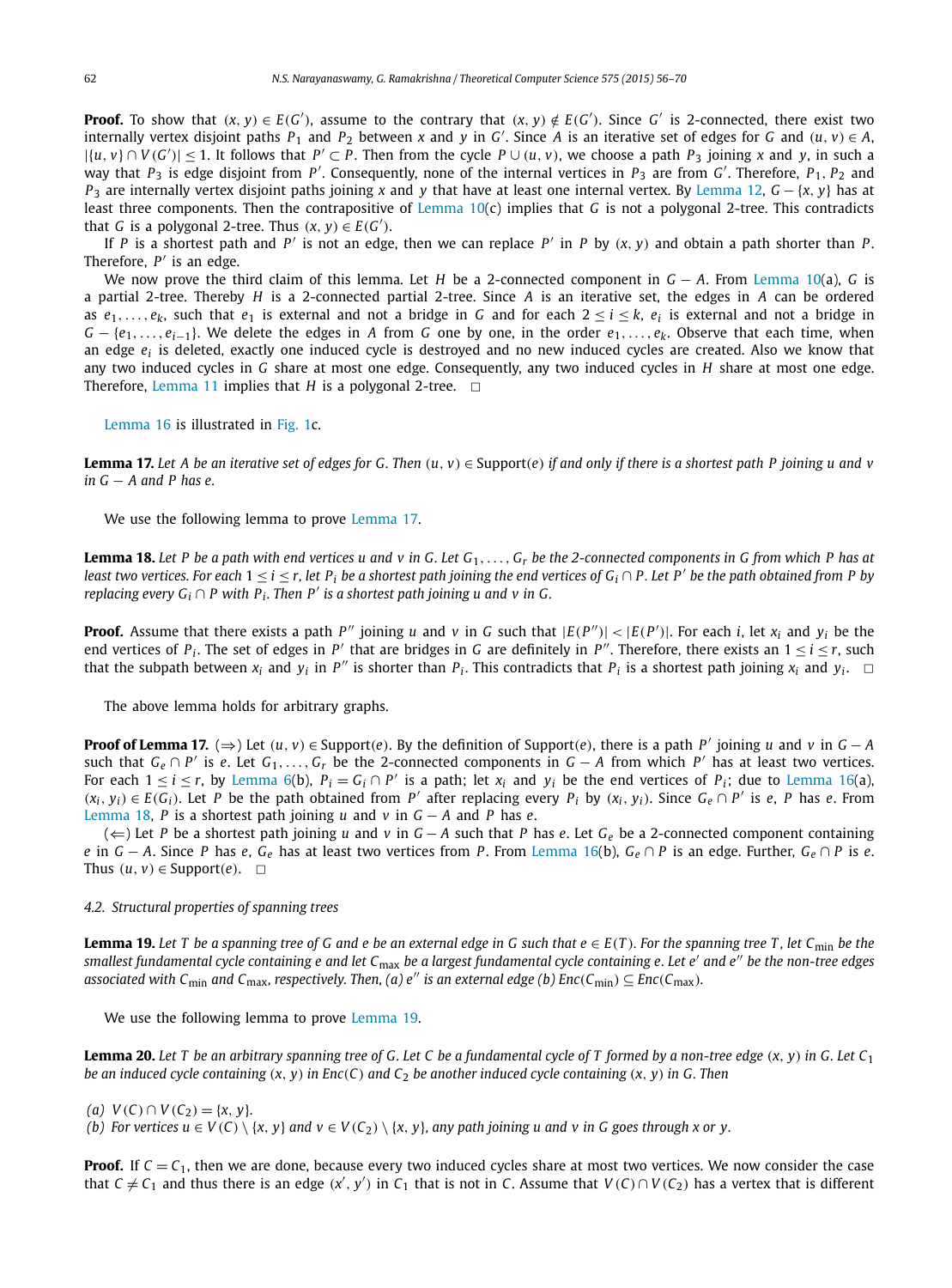

<span id="page-7-0"></span>Fig. 2. (a) In the graph shown, the following are the six internally vertex disjoint paths on the vertices  $\{x, y, x', z\}$ :  $(x, y)$ ,  $(x', a, x)$ ,  $(x', y', b, y)$ ,  $(z, a', x')$ ,  $(z, ..., x)$  using thick edges,  $(z, ..., z', ..., y)$  using thick edges. (b) A  $K_4$ -subdivision on vertices  $\{x, y, u', v'\}$ .

from *x* and *y*. In the path consisting of at least two edges from *x* to *y* in  $C_2$ , let *z* and *z'* be the first and last vertices from *C*, respectively. From [Lemma 10\(](#page-3-0)b), we know that any two induced cycles in a polygonal 2-tree share at most two vertices. Thus  $V(C_1) \cap V(C_2) = \{x, y\}$  and  $z, z' \notin V(C_1)$ . Since  $(x', y')$  is not in C, clearly  $(x', y') \neq (x, y)$ . Further, without loss of generality, assume that  $x' \neq x$ . From [Lemma 10\(](#page-3-0)b),  $x' \notin V(C_2)$  and thus  $x' \neq z$ . The graph  $C \cup C_2$  is shown in Fig. 2a, where the edges in *C* and *C*<sub>2</sub> other than  $(x, y)$  are shown by solid edges and bold edges, respectively. There is a  $K_4$ -subdivision in  $C\cup C_2$  on the vertices  $\{x, y, z, x'\}$ , because of the following six paths that are internally vertex disjoint: the edge  $(x, y)$ ; the path joining  $x'$  and  $x$  in  $C_1$  without going through  $y$ ; the path joining  $x'$  and  $y$  in  $C_1$  without going through  $x$ ; the path between *<sup>z</sup>* and *<sup>x</sup>* in *<sup>C</sup>*<sup>2</sup> without going through *<sup>y</sup>*; the path between *<sup>z</sup>* and *<sup>y</sup>* (via *<sup>z</sup>* ) in *C*<sup>2</sup> without going through *x*; the path between *z* and *x* in *C* without going through *y* . This contradicts that *G* does not contain a *K*4-subdivision. Thus *V* (*C*) ∩ *V* (*C*<sub>2</sub>) = { $x, y$ }.

We now prove the second part of the lemma. Let *P* be a path that joins vertices *u* and *v*, such that  $x, y \notin V(P)$ . In the sequence of vertices in *P* from *u* to *v*, let *u'* be the last vertex in *C* and *v'* be the first subsequent vertex in  $C_2$ . Let  $P' \subseteq P$  be the path joining the vertices *u'* and *v'*. From the first part of this lemma, *x* and *y* are the only vertices common in *<sup>C</sup>* and *<sup>C</sup>*2. Thereby *<sup>u</sup>* is different from *<sup>v</sup>* . It follows that the edges in *<sup>P</sup>* are disjoint from the edges in *<sup>C</sup>* ∪ *<sup>C</sup>*2. Now, we consider the graph  $H = C \cup C_2 \cup P'$ . The subgraph  $H$  of  $G$ , shown in Fig. 2b, is a  $K_4$ -subdivision on the vertices  $x, y, u', v',$ because for every two vertices in {*x*, *y*, *u'*, *v'*}, there is an internally vertex disjoint path. We have a contradiction, as *G* does not contain a  $K_4$ -subdivision. Hence the lemma.  $\Box$ 

**Proof of Lemma 19.** Assume that  $e''$  is an internal edge in *G*. Then  $e''$  is contained in at least two induced cycles  $C_1$  and  $C_2$ in *G*. Without loss of generality assume that  $C_1$  is in  $Enc(C_{\text{max}})$  and let  $P = C_2 - e^{\prime\prime}$  be a path. From [Lemma 20\(](#page-6-0)a),  $V(C_2) \cap$  $V(C_{\text{max}}) = \{x, y\}$ . Thus the path between *x* and *y* in *T* and the path *P* are internally vertex disjoint. As a consequence, there is an edge  $(u, v)$  in *P* but not in *T*; otherwise the tree *T* has a cycle. By [Lemma 20\(](#page-6-0)b), the fundamental cycle formed by the non-tree edge  $(u, v)$  is of larger length than  $C_{\text{max}}$  and also has *e*. Because  $C_{\text{max}}$  is a maximum length fundamental cycle containing *e*, this is a contradiction. Therefore, *e*<sup>*n*</sup> is an external edge in *G*.

We now prove the second part of the lemma. Let *P*<sub>1</sub> be the maximal path in  $C_{min} \cap C_{max}$ , such that *e* is in *P*<sub>1</sub>. Let *a* and *b* be the end vertices of  $P_1$ . Let  $P_2$  be the path between *a* and *b* in  $C_{\text{min}}$  that is internally vertex disjoint from  $P_1$ . Let  $P_3$  be the path between *a* and *b* in  $C_{\text{max}}$  that is internally vertex disjoint from  $P_1$ . Let  $C'$  and  $C''$  be the induced cycles containing e in  $Enc(C_{max})$  and  $Enc(C_{min})$ , respectively. If  $P_2$  is an edge, then  $Enc(C_{min}) \subseteq Enc(C_{max})$  and we are done. If  $P_1$  is an edge, then *e* is being shared by two induced cycles *C'* and *C*". This contradicts that *e* is an external edge. Consider the case when *P*<sub>1</sub> as well as *P*<sub>2</sub> consist of at least two edges. As  $|C_{\text{max}}| \ge |C_{\text{min}}|$ , *P*<sub>3</sub> consist of at least two edges. Since *G* − {*a*, *b*} has at least three components and  $(a, b) \notin E(G)$ , by [Lemma 10,](#page-3-0) *G* is not a polygonal 2-tree. Hence the lemma.  $\Box$ 

#### *4.3. Structural properties of MASTs*

A set *A* of edges in *G* is referred to as a *safe* set for *G*, if *A* is an iterative set of edges for *G* and a minimum average stretch spanning tree of *G* is in  $G - A$ .

**Theorem 21.** Let A be a safe set of edges for G such that bound $(A, G) \neq \emptyset$ . Let e be an edge in bound $(A, G)$  for which cost(e) is *minimum. Then*  $A \cup \{e\}$  *is a safe set for G.* 

**Proof.** For a safe set *A*, let *T*<sup>\*</sup> be a minimum average stretch spanning tree of *G*; that is,  $T^* \subset G - A$  as bound $(A, G) \neq \emptyset$ . If  $e \notin E(T^*)$ , then we are done. Assume that  $e \in E(T^*)$ . Clearly,  $A \cup \{e\}$  is an iterative set for G. To show that  $A \cup \{e\}$  is a safe set for *G*, we use the technique of cut-and-paste to obtain a spanning tree *T* (by deleting the edge *e* from *T* <sup>∗</sup> and adding an appropriately chosen edge  $e'$ ) and show that  $AvgStr(T') \leq AvgStr(T^*)$ .

Let  $G_e$  be the 2-connected component in  $G - A$  containing  $e$  and  $G_1, \ldots, G_k$  be the 2-connected components in  $G - A$ . For clarity,  $G_e \in \{G_1, \ldots, G_k\}$ . From [Lemma 16\(](#page-5-0)c),  $G_e$  is a polygonal 2-tree. For  $1 \le i \le k$ , by [Lemma 6\(](#page-2-0)a),  $T_i = T^* \cap G_i$  is <sup>a</sup> spanning tree of *Gi* . For the spanning tree *<sup>T</sup>* <sup>∗</sup>, let *<sup>C</sup>*min be the smallest fundamental cycle containing *<sup>e</sup>* in *Ge* and let *C*<sub>max</sub> be a largest fundamental cycle containing *e* in  $G_e$ . Let  $e', e'' \in E(G_e)$  be the non-tree edges associated with  $C_{min}$ and  $C_{\text{max}}$ , respectively. From [Lemma 19,](#page-6-0) e'' is an external edge in  $G_e$  and  $Enc(C_{\text{min}}) \subseteq Enc(C_{\text{max}})$ . Let  $e' = (x_{\text{min}}, y_{\text{min}})$ ,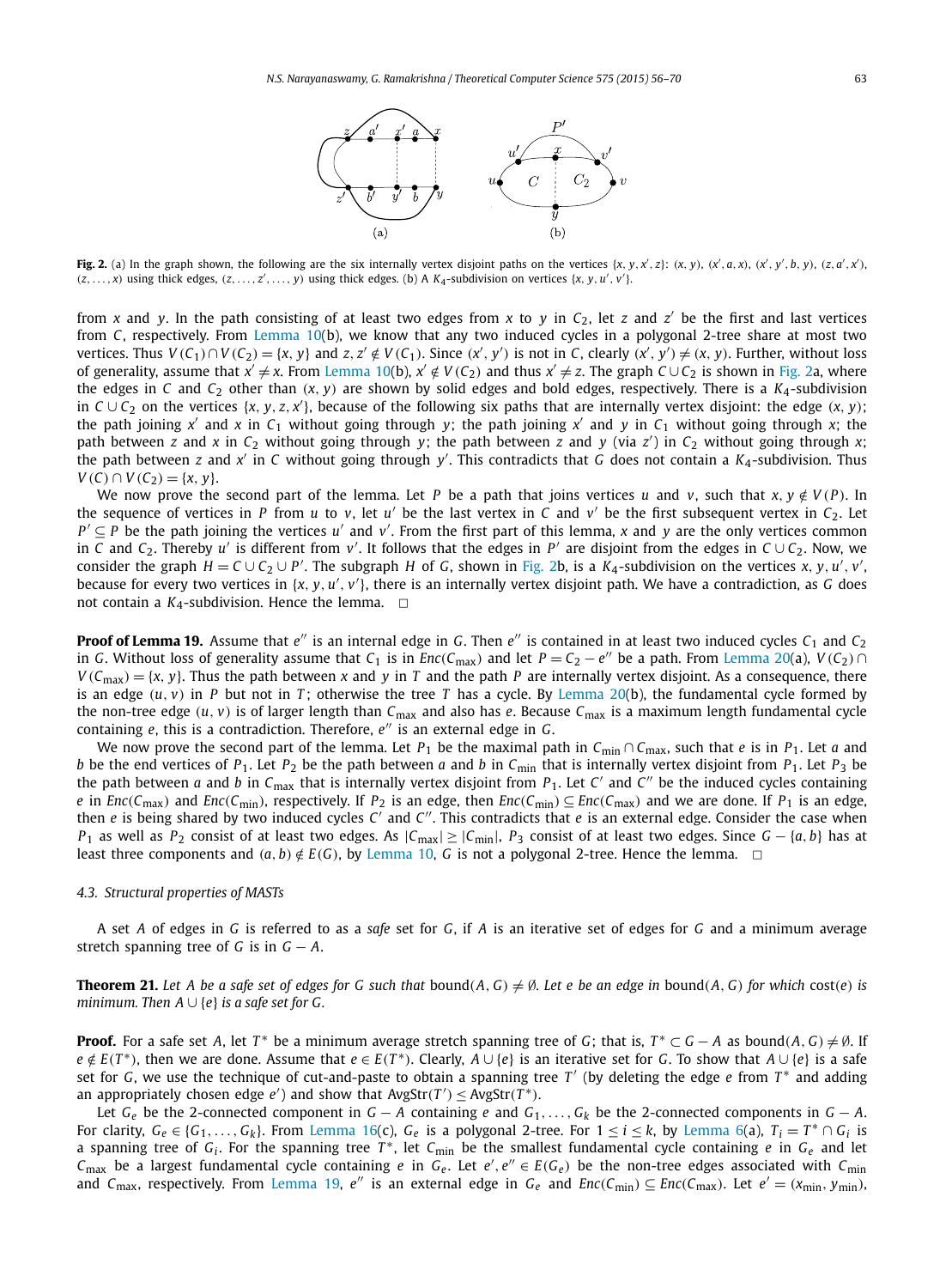

**Fig. 3.** Dashed and solid edges shown in thick are the edges of *G<sub>e</sub>*. Dashed edges are the non-tree edges of *T*<sup>∗</sup> and solid edges are the edges of *T*<sup>∗</sup>.

 $e'' = (x_{max}, y_{max})$ . For a non-tree edge  $(u, v)$  in  $T^*$ , we use  $P_{uv}$  to denote the path between u and v in  $T^*$  and  $C_{uv}$ to denote the fundamental cycle of T\* formed by  $(u, v)$ . Let  $X = \{(u, v) \in E(G) \setminus E(T^*) | e \in E(P_{uv})\}$ ,  $e' \notin Enc(C_{uv})\}$ ,  $Y =$  $\{(u, v) \in E(G) \setminus E(T^*) \mid e \in E(P_{uv}), e' \in Enc(C_{uv}), (u, v) \neq e'\}, Z = \{(u, v) \in E(G) \setminus E(T^*) \mid e \notin E(P_{uv})\}.$  The set of non-tree edges in  $T^*$  is  $X \cup Y \cup \{e'\} \cup Z$ . Let  $T' = T^* + e' - e$ . The set of non-tree edges in T' is  $X \cup Y \cup Z \cup \{e\}$ . To prove the theorem, we prove the following claims.

**Claim 1.** *X* ⊆ *A.*

**Claim 2.** Support $(e) \subseteq X$ .

**Claim 3.** Support $(e'') \subseteq Y$ .

**Claim 4.**  $X \subseteq \text{Support}(e)$ *.* 

**Claim 5.** For every  $(u, v) \in Z$ , the path between  $u$  and  $v$  in  $T^*$  is in  $T'$ .

Assuming that the above five claims are true, we complete the proof of the theorem. We know that  $cost(e) \leq cost(e'')$ . As *e* and *e*<sup>*''*</sup> are in  $G_e$ , from the definition of Support, we further know that Support $(e) \cap$  Support $(e'') = \emptyset$ . Therefore, from Claims 2, 3 and 4, it follows that  $|X| \le |Y|$ . Since  $e', e \in E(C_{\min})$ ,  $e \in E(T^*)$  and  $e' \notin E(T^*)$ , the stretch of  $e'$  in  $T^*$  is equal to the stretch of *e* in *T'*. From Claim 5, stretch does not change for the edges in *Z*. For all the edges in *X*, stretch increases by |*C*min| − 2. Further, for all the edges in *Y* , stretch decreases by |*C*min| − 2. If |*X*| *<* |*Y* |, as shown in Fig. 3b, then  $AvgStr(T') < AvgStr(T^*)$ ; it contradicts that  $T^*$  is a minimum average stretch spanning tree. Thereby  $|X| = |Y|$ , shown in Fig. 3a. This implies that  $AvgStr(T') = AvgStr(T^*)$ . Since  $T^*$  is a minimum average stretch spanning tree,  $T'$  is also a minimum average stretch spanning tree. Clearly, *T'* is in  $G - (A \cup \{e\})$ . Hence  $A \cup \{e\}$  is a safe set for *G*.

We now prove the five claims.

**Proof of Claim 1.** On the contrary, assume that  $(u, v) \in X$  and  $(u, v) \notin A$ . To arrive at a contradiction, we show that e is an internal edge. Since  $(u, v) \in X$ , there is a fundamental cycle  $C_{uv}$  of  $T^*$  formed by the non-tree edge  $(u, v)$  containing *e*. As  $(u, v) \notin A$ , clearly  $(u, v)$  is in  $G - A$ . Further,  $P_{uv}$  is in  $G - A$ , because  $T^* \subset G - A$ . So we know that  $C_{uv}$  is in  $G - A$ . If *Cuv* is not in  $G_e$ , then  $G_e \cup C_{uv}$  becomes a 2-connected subgraph in  $G - A$ , because  $G_e$  is in  $G - A$ ,  $C_{uv}$  is in  $G - A$ , and *e* is both in *Ge* and *Cuv* . But, we know that *Ge* is a maximal 2-connected subgraph (2-connected component), thereby *Cuv* is in  $G_e$ . Clearly,  $C_{uv}$  and  $C_{min}$  are not edge disjoint cycles. If  $Enc(C_{min}) \subseteq Enc(C_{uv})$ , then either  $(u, v) \in Y$  or  $(u, v) = e'$ , which contradicts the fact that  $(u, v) \in X$ . Also,  $Enc(C_{uv})$  is not contained in  $Enc(C_{min})$ , because  $C_{min}$  is a minimum length fundamental cycle containing *e*. Therefore, both *C*min and *Cuv* are not contained in each other. Thus, *e* is an internal edge in  $G - A$ . This is a contradiction, as we know that *e* is external.  $□$ 

**Proof of Claim 2.** Let  $(u, v) \in$  Support(e). In order to prove that  $(u, v) \in X$ , we show the following: (a)  $(u, v) \notin E(T^*)$ . (b)  $P_{uv}$  has *e* and (c) *e'* is not in  $Enc(C_{uv})$ .

By the definition of Support(e),  $(u, v) \in A$ . As  $T^* \subset G - A$ , it follows that  $(u, v) \notin E(T^*)$ . By [Lemma 17,](#page-6-0) there is a shortest path *P* joining *u* and *v* in  $G - A$  and *P* has *e*. Let  $G'_1, \ldots, G'_r$  be the 2-connected components in  $G - A$  containing at least two vertices from *P*. Due to [Lemma 16\(](#page-5-0)b), for each  $1 \le i \le r$ ,  $P \cap G_i'$  is an edge, say  $(x_i, y_i)$ . Thus  $P \cap G_e$  is *e*. Further, *P* contains at most one vertex from *e'*, because *e'* ∈ *E*(*G<sub>e</sub>*). The set of edges in *P* that are cut-edges in *G* − *A* are present in  $T^*$ . Due to [Lemma 6\(](#page-2-0)a), replacing every edge  $(x_i, y_i)$  in *P* by the path between  $x_i$  and  $y_i$  in  $T^*$ ,  $P_{uv}$  is obtained. Since *P* ∩ *G*<sub>*e*</sub> is *e* and *e* is in *T*<sup>\*</sup>, it implies that *P<sub>uv</sub>* has *e*. Thus *P<sub>uv</sub>* has *e*, and *e'* is not in *Enc*(*C<sub>uv</sub>*).  $\Box$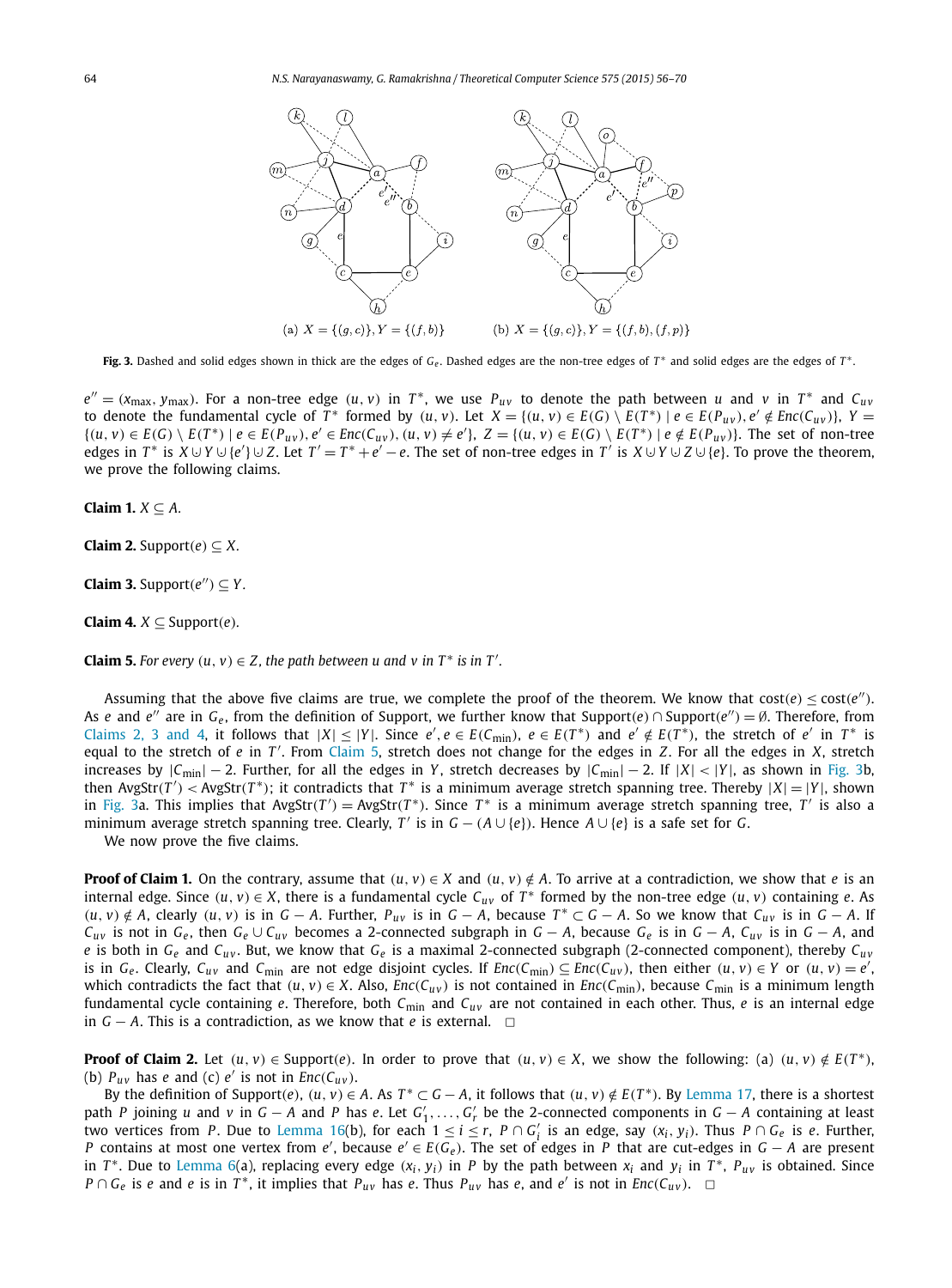<span id="page-9-0"></span>

**Fig. 4.** Cases in Claim 4: Dashed edges and solid edges shown in thick are the edges of *Ge* . Solid edges shown in thick are the edges of *Ge* ∩ *<sup>T</sup>* <sup>∗</sup>. The path  $G_e \cap P_{uv}$  is denoted by *P'*.

**Proof of Claim 3.** Let  $(u, v) \in \text{Support}(e'')$ . In order to prove that  $(u, v) \in Y$ , we show the following: (a)  $(u, v) \notin E(T^*)$ , (b)  $P_{uv}$  has *e* and (c) *e'* is in *Enc*( $C_{uv}$ ).

Because  $(u, v) \in A$  and  $T^* \subset G - A$ , we have  $(u, v) \notin E(T^*)$ . As  $e, e'' \in E(G_e)$ , due to [Lemma 17,](#page-6-0) there is a shortest path *P* joining *u* and *v* in *G* − *A* and *P* has *e*<sup>*n*</sup>. Let *G*<sub>1</sub>,...,*G*<sub>*r*</sub> be the 2-connected components in *G* − *A* such that for each  $1 \le i \le r$ ,  $P \cap G_i'$  is an edge, say  $(x_i, y_i)$ , due to [Lemma 16\(](#page-5-0)b). By [Lemma 6\(](#page-2-0)a), we replace every edge  $(x_i, y_i)$  in P by the path between  $x_i$  and  $y_i$  in  $T^*$  and obtain the tree path  $P_{uv}$ . Note that  $P \cap G_e$  is  $e'' = (x_{max}, y_{max})$ , and  $e''$  in  $P$  got replaced with the path between  $x_{\text{max}}$  and  $y_{\text{max}}$  in  $T^*$ . Also, we know that the path between  $x_{\text{max}}$  and  $y_{\text{max}}$  in  $T^*$  has *e*. Further by [Lemma 19\(](#page-6-0)b),  $e'$  is in  $Enc(C_{max})$ . These observations imply that  $P_{uv}$  has  $e$  and  $Enc(C_{uv})$  contains  $e'$ .

**Proof of Claim 4.** Let  $(u, v) \in X$ . By Claim 1, clearly  $(u, v) \in A$ . [Lemma 6\(](#page-2-0)b) implies that  $P_{uv} \cap G_e$  is a path. Let  $P' = P_{uv} \cap G_e$ be a path and let *x* and *y* be the end vertices of *P* . If *P* is an edge, shown in Fig. 4c, then the claim holds. On the contrary assume that P' has at least two edges. By [Lemma 16\(](#page-5-0)a),  $(x, y) \in E(G)$ . Further,  $(x, y) \notin E(T^*)$  as it would then form a cycle in the tree. If  $x_{min}$ ,  $y_{min} \in V(P')$ , shown in Fig. 4a and Fig. 4b, then  $(u, v)$  must be in Y. As we know that  $(u, v) \in X$ , the path *<sup>P</sup>* is strictly contained in the path joining the vertices *<sup>x</sup>*min and *<sup>y</sup>*min in *<sup>T</sup>* <sup>∗</sup>. Then the fundamental cycle of *<sup>T</sup>* formed by  $(x, y)$  is of lesser length than the length of  $C_{\text{min}}$ , shown in Fig. 4d; a contradiction because  $C_{\text{min}}$  is a minimum length fundamental cycle in *Ge* containing *<sup>e</sup>*. Therefore, *Puv* <sup>∩</sup> *Ge* is *<sup>e</sup>*. Thus *(u, <sup>v</sup>)* <sup>∈</sup> Support*(e)*. ✷

**Proof of Claim 5.** Let  $(u, v) \in Z$ . By the definition of Z, clearly  $e \notin E(P_{uv})$ . It implies that  $e' \notin Enc(C_{uv})$  as the path between the end vertices of *e'* in *T*<sup>∗</sup> has *e*. Therefore *P<sub>uv</sub>* has at most one end vertex from *e* and *e'*. Since the symmetric difference of  $E(T^*)$  and  $E(T')$  is {*e*, *e'*}, the path  $P_{uv}$  in  $T^*$  remains the same in  $T'$ . Hence the theorem.  $\Box$ 

We now show the termination condition for applying [Theorem 21.](#page-7-0)

**Lemma 22.** Let A be a safe set of edges for G such that bound( $A, G$ ) =  $\emptyset$ . Then  $G - A$  is a minimum average stretch spanning tree *of G.*

**Proof.** Since *A* is a safe set for *G*, a minimum average stretch spanning tree is contained in *G* − *A*. Since bound*(A, G)* is ∅, *G* − *A* is acyclic. Therefore, *G* − *A* is a minimum average stretch spanning tree of *G*.  $\Box$ 

#### **5. Computation of an MAST in polygonal 2-trees**

A quick overview of our approach to solve Mast is presented in [Algorithm 1](#page-10-0) below. The detailed implementation is presented in [Algorithm 2.](#page-10-0)

In order to obtain a minimum average stretch spanning tree efficiently, we need to efficiently find an edge in bound*(A, G)* with minimum cost in every iteration, where *A* is a safe set for *G*. In this section, we present necessary data-structures,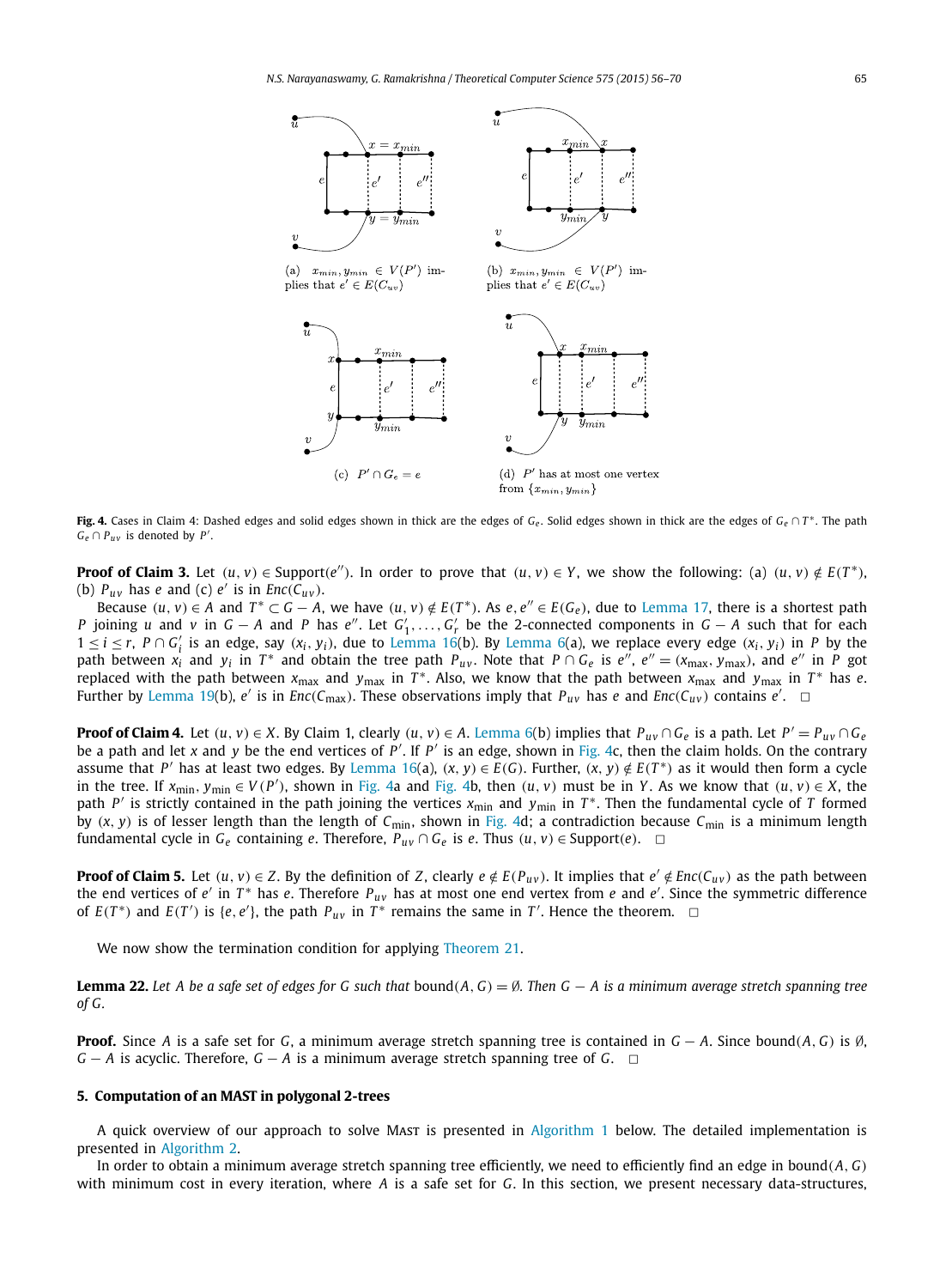#### <span id="page-10-0"></span>**Algorithm 1:** An algorithm to find an MAST of a polygonal 2-tree *G*.

 $A \leftarrow \emptyset$ ; **for** *each edge*  $e \in E(G)$  **do**  $c[e] \leftarrow 0$ ; **while** *G* − *A has a cycle* **do** Choose an edge *e* from *G* − *A*, such that *e* belongs to exactly one induced cycle in *G* − *A* and *c*[*e*] is minimum ; Let *C* be the induced cycle containing *e* in *G* − *A* ; **for**  $\operatorname{each} \hat{e} \in E(C) \setminus \{e\}$  **do**  $c[\hat{e}] \leftarrow c[\hat{e}] + c[e] + 1;$   $A \leftarrow A \cup \{e\};$ Return *G* − *A*;

#### **Algorithm 2:** An algorithm to find an MAST of a polygonal 2-tree *G*.

 Perform the steps described in Initialization ; **while** *Q* = ∅ **do**  $e \leftarrow Q.\text{extract-min}()$ ;  $A \leftarrow A \cup \{e\}$ :  $C \leftarrow Cycles[e] \setminus pCycles[e]$ ; **for** *each edge*  $\hat{e} \in E(C) \setminus \{e\}$  **do**   $c[\hat{e}] \leftarrow c[\hat{e}] + c[e] + 1$ ; *pCycles*[ $\hat{e}$ ] ← *pCycles*[ $\hat{e}$ ] ∪ *C* ;  $unpCount[\hat{e}] \leftarrow unpCount[\hat{e}] - 1$ ; **if**  $\text{unpCount}[\hat{e}] = 1$  **then**  $Q \text{.insert}(\hat{e}, c[\hat{e}])$ ; **if**  $\text{unpCount}[\hat{e}] = 0$  **then**  $Q \text{.delete}(\hat{e})$ ; Return *G* − *A*;

so that a minimum average stretch spanning tree in polygonal 2-trees on *n* vertices can be computed in  $O(n \log n)$  time. A pseudo-code for achieving this is given in Algorithm 2. For each edge  $e \in \text{bound}(A, G)$ , we show how to compute *cost* $(e)$ efficiently in [Lemma 24.](#page-11-0)

**Notation.** Let *Q* be a min-heap that supports the following operations: *Q* .insert(*x*) inserts an arbitrary element *x* into  $Q$ ,  $Q$ , extract-min() extracts the minimum element from  $Q$ ,  $Q$ , decrease-key( $x$ ,  $k$ ) decreases the key value of *x* to *k* in *Q*, *Q* .delete(*x*) deletes an arbitrary element *x* from *Q*. *Q* .delete(*x*) can be implemented by calling *Q* .decrease-key(*x,*−∞) followed by *Q* .extract-min() [\[3\].](#page-13-0) For a set *A* of safe edges for *G*, an induced cycle in *G* is said to be *processed* if it is not in  $G - A$ ; otherwise it is said to be *unprocessed*. For an edge  $e \in E(G)$ , we use the sets *Cycles*[*e*] and *pCycles*[*e*] to store the set of induced cycles and processed induced cycles, respectively containing *e*; *unpCount*[ $e$ ] is used to store the number of unprocessed induced cycles containing *e*. For an edge  $e \in E(G)$ , we use  $c[e]$  to store some intermediate values while computing cost*(e)*; whenever *e* becomes an edge in bound*(A, G)*, we make sure that *c*[*e*] is cost*(e)*.

**Initialization.** Given a polygonal 2-tree *G*, we first compute the set of induced cycles in *G*. For each induced cycle *C* in *G* and for each edge  $e \in E(C)$ , we insert the cycle C in the set Cycles[e]. For each  $e \in E(G)$ , we perform  $unpCount[e] \leftarrow |Cycles[e]|$ , *pCycles*[*e*] ← ∅, *c*[*e*] ← 0. We further initialize the set *A* of safe edges with ∅. Later, we construct a min-heap *Q* with the edges *e* in bound( $A$ ,  $G$ ) i.e., external edges that are not bridges in  $G$ , based on  $c[e]$ .

Now we shall look at Algorithm 2.

Algorithm 2 maintains the following loop invariants:

- L1. The min heap *Q* only consists of, the set of edges in bound*(A, G)*.
- L2. For an edge *e* ∈ *E*(*G*), *pCycles*[*e*] is the set of processed induced cycles containing *e* and *unpCount*[*e*] is equal to the number of unprocessed induced cycles containing *e*.
- L3. For every edge  $e \in \text{bound}(A, G)$ ,  $\text{Cycles}[e] \setminus p\text{Cycles}[e]$  is the unique external induced cycle in  $G A$  containing  $e$ .
- L4. *A* is a safe set for *G* (cf. [Theorem 21\)](#page-7-0).
- L5. For every edge *e* ∈ bound(*A*, *G*),  $c[e]$  = cost(*e*) (cf. [Lemma 24\)](#page-11-0).

#### **Proofs of Loop Invariants L1–L3**

**Proof.** An edge gets inserted into *Q* only when it is in a unique induced cycle of *G* − *A*. Further, all the bridges in *G* − *A* are getting deleted in line 11. Thus L1 holds. In lines 8 and 9, processed induced cycles and the count of unprocessed cycles are updated. Thus L2 holds. For each edge  $e \in bound(A, G)$ ,  $unpCount[e]$  is one. Therefore,  $Cycle[s] \setminus pCycle[s]$  gives the unique induced cycle in  $G - A$  containing *e*, thereby L3 holds.  $□$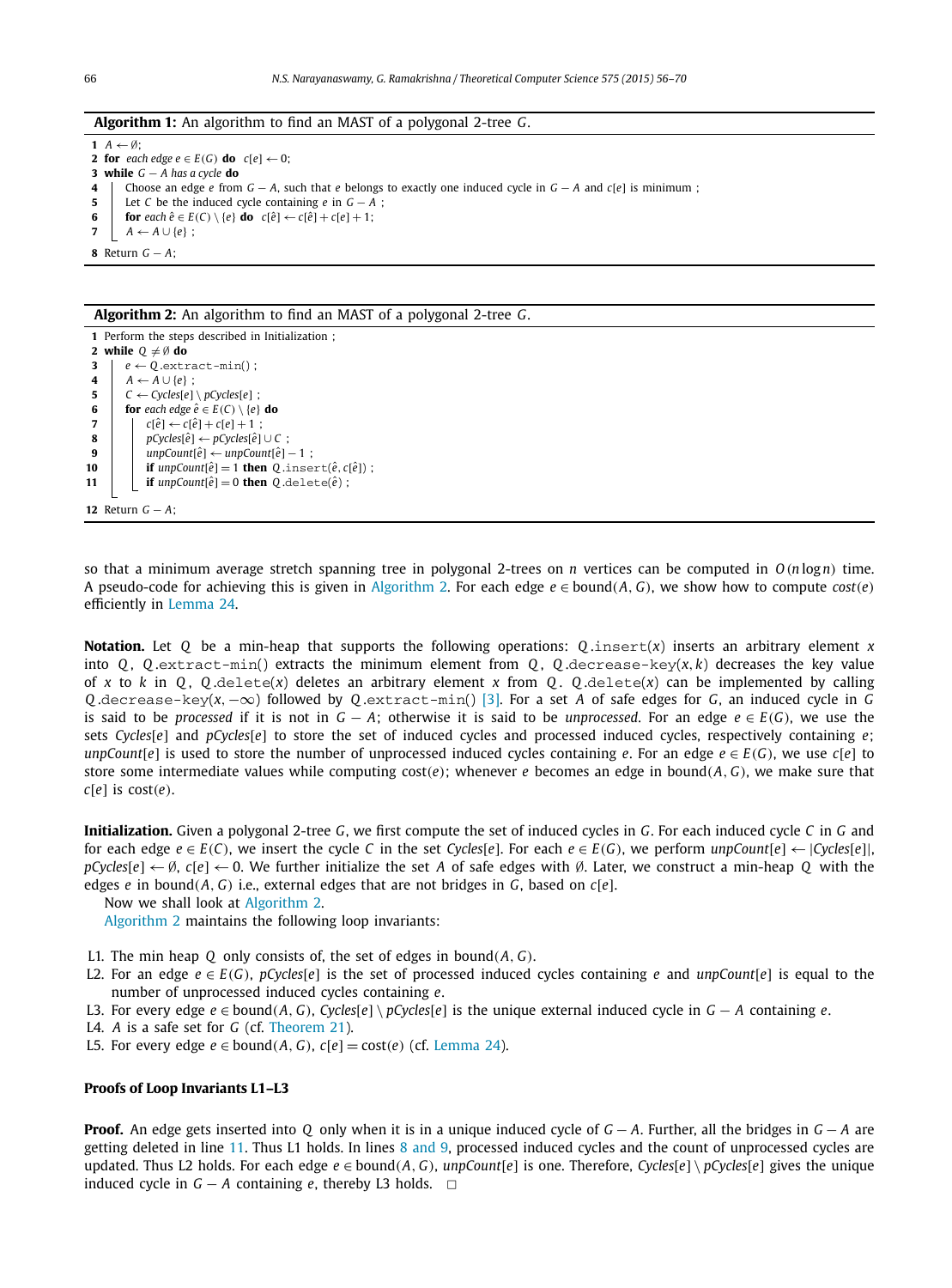<span id="page-11-0"></span>The proof of loop invariant L5 is deferred to next subsection. We finish the running time analysis of Algorithm [2](#page-10-0) below. The algorithm terminates when *Q* becomes ∅, that is, bound*(A, G)* = ∅. Then by [Lemma 22,](#page-9-0) *G* − *A* is a minimum average stretch spanning tree of *G*.

#### **Lemma 23.** *For a polygonal 2-tree G on n vertices, [Algorithm 2](#page-10-0) takes O(n* log*n) time.*

**Proof.** The set of induced cycles in *G* can be obtained in linear time (cf. [Theorem 14\)](#page-5-0), thereby line [1](#page-10-0) takes linear time. As the size of induced cycles in *G* is *O(n)* [\(Theorem 14\)](#page-5-0), line [5](#page-10-0) and lines [7–9](#page-10-0) contribute *O(n)* towards the run time of the algorithm. Also every edge in *G* gets inserted into the heap *Q* and gets deleted from *Q* only once and |*E(G)*| ≤ 2*n* − 3. It takes *O(*log*n)* time for the operations insert(),delete() and extract-min() [\[3\].](#page-13-0) Thus [Algorithm 2](#page-10-0) takes *O(n* log*n)* time.  $\square$ 

#### *5.1. Cost updating procedure*

During the execution of our algorithm, for each edge *e* in *G* − *A*, such that *e* is external and not a bridge, we need to compute cost $(e)$  efficiently. This is done in [Algorithm 2](#page-10-0) in line [7.](#page-10-0) We prove the correctness of this step in [Corollary 26](#page-12-0) using Lemma 24.

[Algorithm 2](#page-10-0) runs for  $m - n + 1$  iterations. For  $0 \le j \le m - n + 1$ , let  $A_j \subset E(G)$  denote the set of safe edges in *G* at the end of *j*th iteration. Let *e* be an edge extracted from the heap *Q* in *j*th iteration and *C* be the unique induced cycle containing e in  $G - A_{i-1}$ . That is, C is a cycle in  $G - A_{i-1}$  and C is not a cycle in  $G - A_i$  as e is added to A in iteration j. Then we say that *C* is processed in iteration *j* and *e* is the *destructive* edge for *C*. For each external edge in *G*, we know that Support $(e)$  is  $\emptyset$ , which implies that cost $(e)$  is 0.

**Lemma 24.** Let  $e \in$  bound( $A_i$ , G) such that e is an internal edge in G, where  $0 \le j < m - n + 1$ . Let C be the unique external induced cycle in  $G - A_i$  containing e and  $C_1, \ldots, C_k$  be the other induced cycles in G containing e. For  $1 \le i \le k$ , let  $e_i$  be the destructive edge *of*  $C_i$ *. Then* Support $(e)$  = Support $(e_1)$  ∪  $\ldots$  ∪ Support $(e_k)$  ∪  $\{e_1, \ldots, e_k\}$ .

We use the following lemma to prove Lemma 24. For a path *P* and for vertices  $x, y \in V(P)$ ,  $P(x, y)$  denotes a subpath in P with end vertices x and y. For an edge  $(x, y)$  in G, if  $(x, y)$  is external, then there is a unique shortest path between x and *y* in  $G - (x, y)$ .

**Lemma 25.** Let A be a safe set for G and P be a path with end vertices u and v in  $G - A$ . Let  $(a, b)$  be an edge in P such that  $(a, b) \in bound(A, G)$ . Let  $G' = G - (A \cup \{(a, b)\})$  and P' be the path obtained from P by replacing  $(a, b)$  with the shortest path between a and b in  $G'$ . Then P is a shortest path in  $G - A$  if and only if P' is a shortest path in  $G'$ .

**Proof.** ( $\Rightarrow$ ) Assume that *P'* is not a shortest path joining *u* and *v* in *G'*. Then there exist a path *P''* joining *u* and *v* in *G'* such that  $|E(P'')|$  <  $|E(P')|$ . Consider the case when  $P''$  has both *a* and *b*. Because there is a unique shortest path joining a and b in G',  $P'(a, b)$  is  $P''(a, b)$ . Then, without loss of generality the path  $P''(u, a)$  consisting of lesser number of edges than  $P'(u, a)$ . As  $P(u, a)$  is  $P'(u, a)$ , replacing the path  $P(u, a)$  in P with  $P''(u, a)$  leads to a path shorter than P in  $G - A$ , which contradicts that *P* is a shortest path. Consider the other case when  $P''$  has at most on vertex from  $\{a, b\}$ . In the path *P* from *u* to *v*, without loss of generality, assume that *a* appears before *b*. In the sequence of vertices in *P* from *u* to *a*, let *a'* be the last vertex in *P''*. Similarly in the sequence of vertices in *P* from *b* to *v*, let *b'* be the first vertex in P''. Let G'' be the graph obtained by performing union on  $P(u, v) \cup \{(u, v)\}\$  and the polygonal 2-tree containing  $(a, b)$  in  $G-A$ . Since the intersection of  $P(u, v) \cup \{(u, v)\}$  and  $G-A$  is  $(a, b)$ , G'' is a polygonal 2-tree. Now we have three internally vertex disjoint paths between a' and b' in G":  $P''(a', b')$ ,  $P(a', b')$ , and the path other than  $P(a', b')$  in  $P(u, v) \cup \{(u, v)\}$ . Since  $|\{a,b\}\cap\{a',b'\}|\leq 1$  and P is a shortest path in  $G-A$ ,  $(a',b')\notin E(G'')$ . By [Lemma 12,](#page-4-0)  $G''-\{a',b'\}$  has at least three components. Applying [Lemma 10\(](#page-3-0)c), *G*" is not a polygonal 2-tree, which contradicts that *G*" is a polygonal 2-tree.

(⇐) Assume that *P* is not a shortest path joining *u* and *v* in *G* − *A*. Then there exists a path *P* joining *u* and *v* in *G* − *A* such that  $|E(P'')|$  <  $|E(P)|$ . Consider the case where  $a, b \in V(P'')$ . P'' is a disjoint union of  $P''(u, a)$ ,  $P''(a, b)$  and  $P''(b, v)$ . Similarly P is a disjoint union of  $P(u, a)$ ,  $P(a, b)$  and  $P(b, v)$ . Since  $P(a, b) = P''(a, b) = e$ , without loss of generality the path  $P''(u, a)$  consists of lesser number of edges than  $P(u, a)$ . Replacing the path  $P'(u, a)$  in  $P'$  with  $P''(u, a)$  leads to a path shorter than *P* in *G* , which contradicts that *P* is a shortest path. Consider the other case where at most one vertex from  $\{a,b\}$  is in P''. Then P'' is in G', and also we have  $|E(P'')| < |E(P)| < |E(P')|$ . Consequently, P'' is shorter than P' in *G'*. This contradicts that  $P'$  is a shortest path joining *u* and *v* in *G'*.  $\Box$ 

**Proof of Lemma 24.** For  $1 \le i \le k$ , let  $f(i) + 1$  be the iteration number in which  $C_i$  is processed in [Algorithm 2.](#page-10-0)

 $(\Leftarrow)$  Let  $(u, v)$  ∈ Support $(e_i)$  for some  $1 \le i \le k$ . Then by [Lemma 17,](#page-6-0) there is a shortest path *P* joining *u* and *v* in  $G - A_{f(i)}$  and P has  $e_i$ . From the premise,  $e_i$  gets added to A in the iteration  $f(i) + 1$ . Thereby  $e_i \in A_{f(i)+1}$ , which implies that  $e_i$  is not in  $G - A_{f(i)+1}$ . Consider the path  $P' = (P - e_i) \cup (C_i - e_i)$  in  $G - A_{f(i)+1}$ . As  $e_i$  is exterior in  $G - A_{f(i)+1}$ , *C<sub>i</sub>* − *e<sub>i</sub>* is a shortest path between the end vertices of *e<sub>i</sub>* in *G* − *A*<sub>*f*(*i*)+1</sub>. Also, *C<sub>i</sub>* − *e<sub>i</sub>* has *e*. Thus *P*<sup>*'*</sup> has *e*. By forward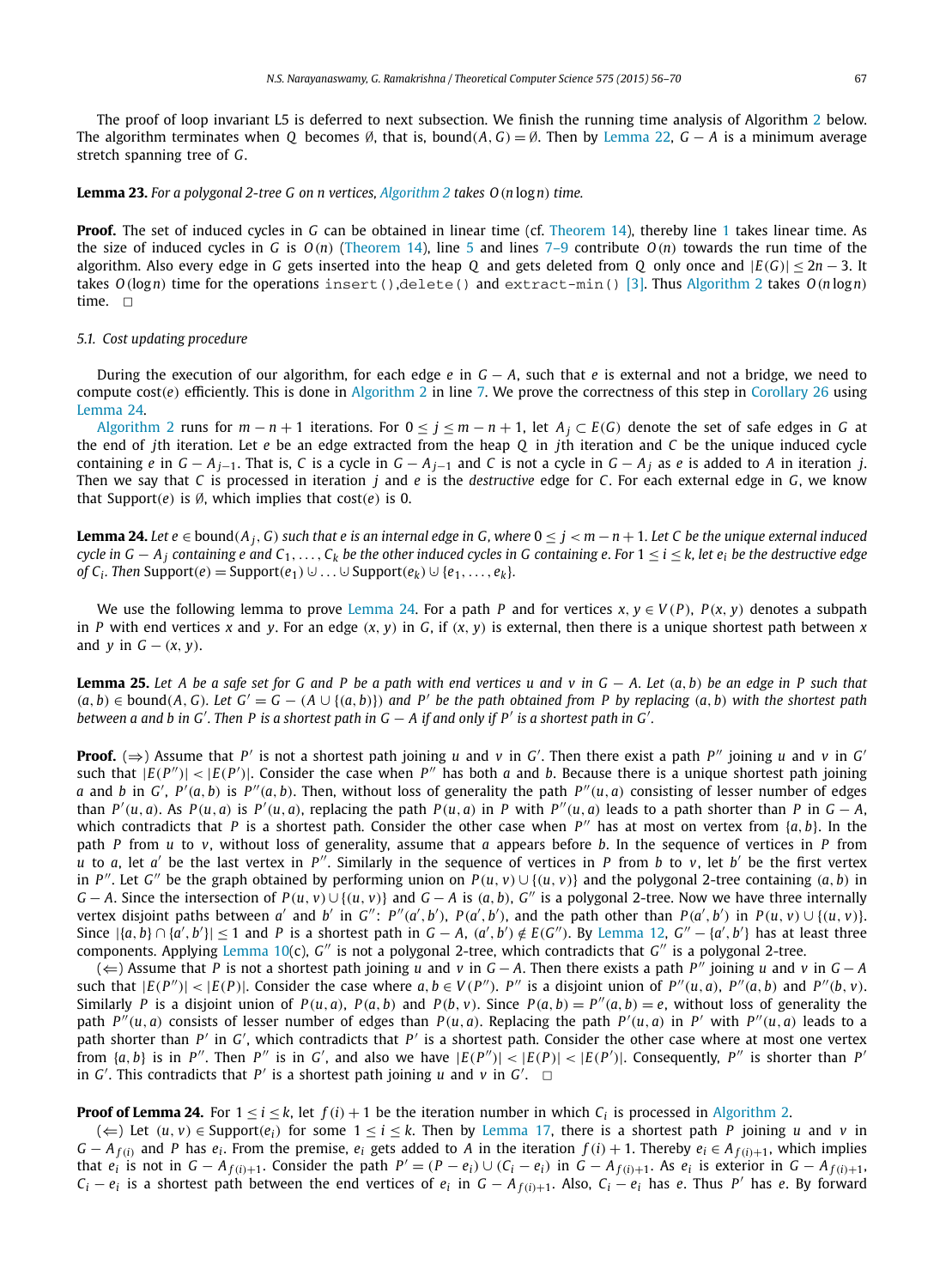

<span id="page-12-0"></span>**Fig. 5.** For the polygonal 2-tree *G* shown, dashed edges are the edges in *A*, solid edges are the edges of *G* − *A* and solid edges shown in thick are the edges of  $G_e$ . Support $(e_1) = \{(j, k)\}$ , Support $(e_2) = \{(l, f)\}$ , Support $(e_3) = \{(m, p)\}$  and Support $(e) = \{(j, k), (l, f), (m, p), e_1, e_2, e_3\}$ .

direction of [Lemma 25,](#page-11-0) *P'* is a shortest path joining *u* and *v* in *G* − *A*<sub>*f*(*i*)+1</sub>. Note that *e* is in *G* − *A*<sub>*j*</sub>. By forward direction of [Lemma 25,](#page-11-0) it follows that there is a shortest path  $P_i$  joining u and v in  $G - A_i$  and  $P_i$  has e. Thus  $(u, v) \in \text{Support}(e)$ . Observe that  $e_i \in \text{Enc}(P_i \cup (u, v))$ . Further, the path between the end vertices of  $e_i$  in  $P_i$  is a shortest path containing e in *G* − *A j*. Therefore, we have  $e_i$  ∈ Support $(e)$ .

(⇒) Let  $(u, v)$  ∈ Support(e). Then by [Lemma 17,](#page-6-0) there is a shortest path P' joining u and v in  $G - A_i$  and P' has e. Now  $Enc(P' \cup (u, v))$  contains  $e_i$  for some  $1 \le i \le k$ . Consider the case  $(u, v) \ne e_i$ . Let  $x_i$  and  $y_i$  be the end vertices of  $e_i$ . We replace the path between  $x_i$  and  $y_i$  in  $P'$  by the edge  $e_i$  and let P be the resultant path consisting of  $e_i$ . From the reverse direction of [Lemma 25,](#page-11-0) P is a shortest path joining u and v in  $G - A_{f(i)}$ , and P has  $e_i$ . Thereby  $(u, v) \in \text{Support}(e_i)$ . As a result,  $(u, v)$  ∈ Support $(e_i)$  ∪  $\{e_i\}$  for some  $1 \le i \le k$ .  $\Box$ 

[Lemma 24](#page-11-0) is illustrated in Fig. 5.

**Corollary 26.** Let e, e<sub>1</sub>, ..., e<sub>k</sub> be the edges as mentioned in [Lemma 24.](#page-11-0) Then cost(e) = cost(e<sub>1</sub>) + ... + cost(e<sub>k</sub>).

This concludes the presentation of our main result, namely [Theorem 2.](#page-1-0)

#### **6. On minimum cycle bases in polygonal 2-trees**

This section is of our independent interest, which presents results on minimum cycle basis in polygonal 2-trees. In particular, we show that there is a unique minimum cycle basis in polygonal 2-trees, which can be computed in linear time. Also, we present an alternative characterization for polygonal 2-trees using cycle basis. This is shown in [Theorem 31.](#page-13-0)

A graph is *Eulerian* if the degree of every vertex is even. Let *G* be an arbitrary unweighted graph and *H*1*,..., Hk* be subgraphs of *G*. Then the graph  $H_1 \oplus \ldots \oplus H_k$  consists only of the edges that appear odd number of times in  $H_1, \ldots, H_k$ . A minimal set B of Eulerian subgraphs of *<sup>G</sup>* is <sup>a</sup> *cycle basis* of *<sup>G</sup>*, if every cycle in *<sup>G</sup>* can be expressed as exclusive-or (⊕) sum of a subset of graphs in B. A *minimum cycle basis* (MCB) of *G* is a cycle basis that minimizes the sum of the lengths of the cycles in the cycle basis. It is well known that every Eulerian graph in any minimum cycle basis is a cycle. The cardinality of a cycle basis is  $m - n + 1$  [\[5\].](#page-13-0)

Planar graphs and Halin graphs are characterized based on their cycle bases. A cycle basis is said to be *planar basis* if every edge in the graph appears in at most two cycles in the cycle basis. A graph is planar if and only if it has a planar basis [\[18\].](#page-14-0) A 3-connected planar graph is Halin if and only if it has a planar basis and every cycle in the planar basis has an external edge [\[23\].](#page-14-0) Halin graphs that are not necklaces have a unique minimum cycle basis [\[22\].](#page-14-0) Also, outerplanar graphs have a unique minimum cycle basis [\[16\].](#page-13-0)

**Lemma 27.** (See Proposition 1.9.1 in  $[5]$ .) The induced cycles in an arbitrary graph G generate its entire cycle space.

**Lemma 28.** The number of induced cycles in a polygonal 2-tree G is  $m - n + 1$ .

**Proof.** We apply induction on the number of internal edges in *G*. Let *Ein(G)* denote the set of internal edges in *G*. If |*Ein(G)*| = 0, then *G* has one induced cycle and *m* − *n* + 1 is one. For the induction step, let |*Ein(G)*| *>* 0. We decompose *G* into polygonal 2-trees  $G_1, \ldots, G_k$  such that  $G_1 \cup \ldots \cup G_k = G$  and  $G_1 \cap \ldots \cap G_k$  is an edge in G, where  $k \ge 2$ . Let  $m_i = |E(G_i)|$ and  $n_i = |V(G_i)|$ . For every  $1 \le i \le k$ ,  $|E_{in}(G_i)| < |E_{in}(G)|$  as one internal edge of G has become external in  $G_i$ . By induction hypothesis, for every  $1 \le i \le k$ , the number of induced cycles in  $G_i$  is  $m_i - n_i + 1$ . Observe that the set of induced cycles in *G* is equal to the disjoint union of the set of induced cycles in  $G_1, \ldots, G_k$ . Further, we know that  $m = m_1 + \ldots + m_k - k + 1$ and  $n = n_1 + \ldots + n_k - 2k + 2$ . Consequently, we can see that the number of induced cycles in *G* is  $m - n + 1$ .  $\Box$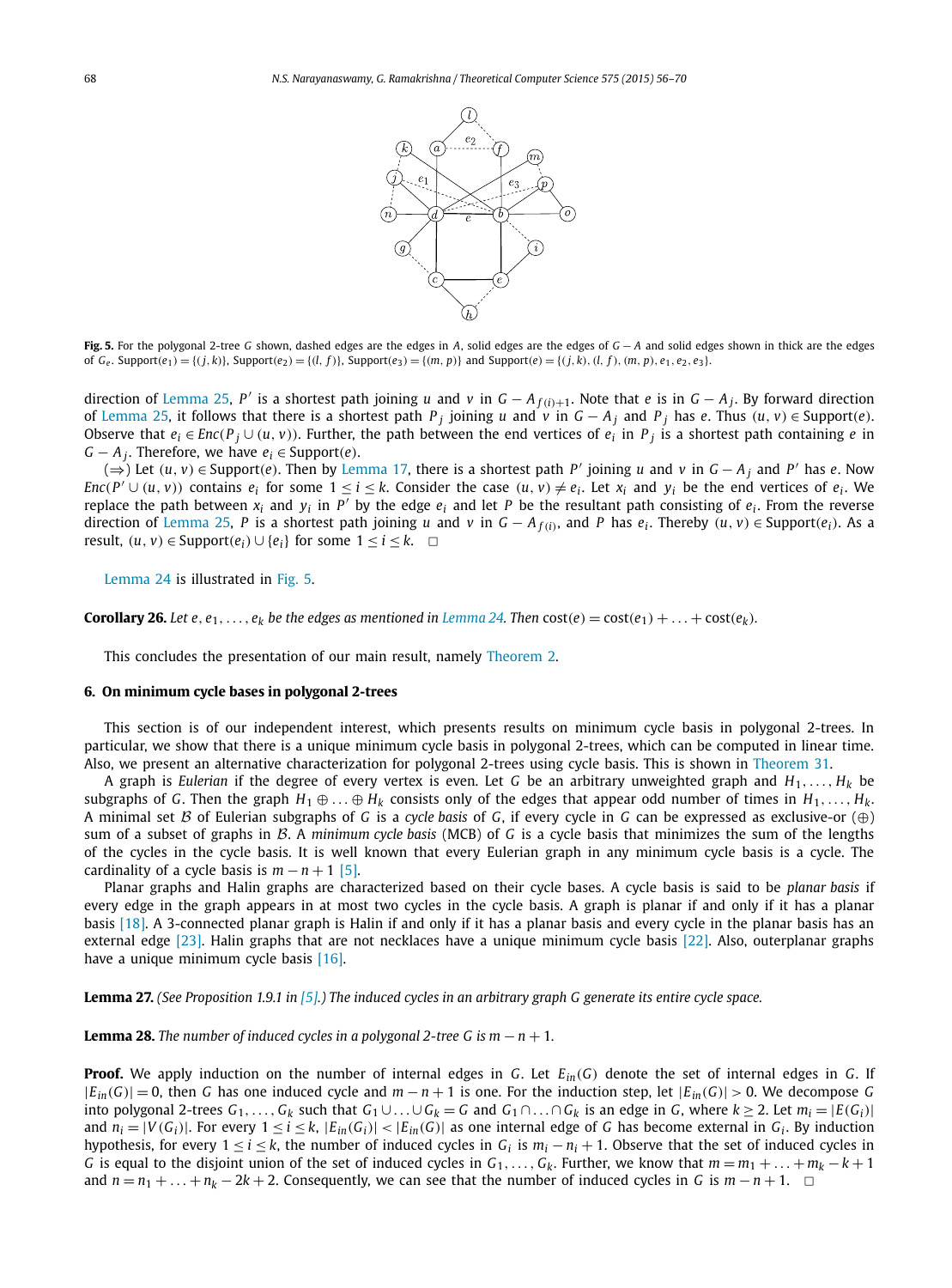<span id="page-13-0"></span>Lemma 29. For an arbitrary 2-connected partial 2-tree G, if the set of induced cycles in G is a cycle basis, then G is a polygonal 2-tree.

**Proof.** Assume that *G* is not a polygonal 2-tree. Then by [Lemma 10,](#page-3-0) there exist two induced cycles *C*<sup>1</sup> and *C*<sup>2</sup> in *G* such that  $|E(C_1) \cap E(C_2)| > 2$ . Let  $C_3 = C_1 \oplus C_2$ . Since  $C_1$  and  $C_2$  are induced cycles, clearly  $C_1 \cap C_2$  is a path and  $C_3$  is a cycle. Let *P* be the maximal common path in  $C_1$  and  $C_2$ . Let  $P_1$  and  $P_2$  be the maximal private paths in  $C_1$  and  $C_2$ , respectively. Consider the case when  $C_3$  is an induced cycle. The set  $\{C_1, C_2, C_3\}$  is not a part of a cycle basis. It contradicts that the set of induced cycles in *G* is a cycle basis.

Consider the other case when  $C_3$  is not an induced cycle. Let  $C'_1, \ldots, C'_k$  be the set of induced cycles in *Enc*( $C_3$ ). Since  $C_1$  and  $C_2$  are induced cycles and  $C_3$  is not an induced cycle, there exists a chord *e* in  $C_3$  such that, one end vertex of *e* is in  $P_1$  and the other end vertex of *e* is in  $P_2$ . Note that at least one induced cycle in  $Enc(C)$  has *e*, whereas  $C_1$  and  $C_2$ do not have e. It follows that  $\{C_1, C_2\}$  is different from  $\{C'_1, \ldots, C'_k\}$ . We can express  $C_3$  as  $C_1 \oplus C_2$  as well as  $C'_1 \oplus \ldots \oplus C'_k$ . Therefore,  $\{C_1, C_2\} \cup \{C'_1, \ldots, C'_k\}$  is not part of a cycle basis. It is a contradiction, because we know that the set of induced cycles in *G* is a cycle basis. Therefore, our assumption is incorrect and hence *G* is a polygonal 2-tree.  $\Box$ 

**Theorem 30.** *For a polygonal 2-tree G, the set of induced cycles is a unique minimum cycle basis.*

**Proof.** Recall that the cardinality of a cycle basis is *m* − *n* + 1. Therefore, from [Lemma 27](#page-12-0) and [Lemma 28,](#page-12-0) it follows that the set of induced cycles in *G* is a cycle basis. Assume that  $B$  is a minimum cycle basis of *G* such that  $B$  contains at least one non-induced cycle. Let *C* be a smallest non-induced cycle in  $B$  and  $C_1, \ldots, C_k$  be the set of induced cycles in *Enc*(*C*). Observe that  $C_1 \oplus \ldots \oplus C_k$  is *C*. Clearly, there exists  $1 \le i \le k$  such that  $C_i \notin \mathcal{B}$  as  $\mathcal{B}$  is a cycle basis. We replace *C* with  $C_i$  and obtain a cycle basis such that its size is strictly less than the size of  $B$  as  $|E(C)| > |E(C_i)|$ . We got a contradiction, because B is a minimum cycle basis. Therefore, the set of induced cycles in *G* is a unique minimum cycle basis of  $G$ .  $\Box$ 

The following theorem follows from Lemma 29 and Theorem 30.

**Theorem 31.** A graph G is a polygonal 2-tree if and only if G is a 2-connected partial 2-tree and the set of induced cycles in G is a cycle *basis.*

As the set of induced cycles in polygonal 2-trees is a minimum cycle basis, [Theorem 14](#page-5-0) computes a minimum cycle basis in polygonal 2-trees in linear time.

**Concluding remarks.** For a polygonal 2-tree on *n* vertices, we have designed an *O(n* log*n)*-time algorithm for the problem, Mast, of finding a minimum average stretch spanning tree. By using this algorithm, we have obtained a minimum fundamental cycle basis B of a polygonal 2-tree on *n* vertices in  $O(n \log n) + \text{size}(B)$  time. We have also shown that polygonal 2-trees have a unique minimum cycle basis and it can be computed in linear time. The problem of finding a minimum routing cost spanning tree is closely related to Mast. A *minimum routing cost spanning tree* is a spanning tree of a graph that minimizes the sum-total distance between every two vertices in the spanning tree. The complexity of finding a minimum routing cost spanning tree in polygonal 2-trees (also in planar graphs) is open, whereas it is NP-hard in weighted undirected graphs.

#### **References**

- [1] N. Alon, R.M. Karp, D. Peleg, D. West, A [graph-theoretic](http://refhub.elsevier.com/S0304-3975(14)00956-6/bib416C6F6E393567726170685468656F7265746963s1) game and its application to the k-server problem, SIAM J. Comput. 24 (1995) 78–100.
- [2] H.L. [Bodlaender,](http://refhub.elsevier.com/S0304-3975(14)00956-6/bib7061727469616C4B6172626F72657475726Ds1) A partial *k*-arboretum of graphs with bounded treewidth, Theoret. Comput. Sci. 209 (1–2) (1998) 1–45.
- [3] T.H. Cormen, C.E. Leiserson, R.L. Rivest, C. Stein, [Introduction](http://refhub.elsevier.com/S0304-3975(14)00956-6/bib436F726D656E426F6F6Bs1) to Algorithms, 3rd edition, MIT Press, 2009.
- [4] N. Deo, G. Prabhu, M.S. [Krishnamoorthy,](http://refhub.elsevier.com/S0304-3975(14)00956-6/bib44656F5F4D464342s1) Algorithms for generating fundamental cycles in a graph, ACM Trans. Math. Software 8 (1982) 26–42.
- [5] R. Diestel, Graph Theory, fourth edition, [Springer,](http://refhub.elsevier.com/S0304-3975(14)00956-6/bib4469657374656C32303130s1) 2010.
- [6] M. Ducharme, G. Labelle, C. Lamathe, P. Leroux, A [classification](http://refhub.elsevier.com/S0304-3975(14)00956-6/bib4D617274696E4F704B676F6E616C32303037s1) of outerplanar k-gonal 2-trees, in: 19th Intern. Conf. on FPSAC, 2007, Appeared as [Poster.](http://refhub.elsevier.com/S0304-3975(14)00956-6/bib4D617274696E4F704B676F6E616C32303037s1)
- [7] Y. Emek, *k*-outerplanar graphs, planar duality, and low stretch spanning trees, [Algorithmica](http://refhub.elsevier.com/S0304-3975(14)00956-6/bib456D656B4F75746572706C616E6172s1) 61 (1) (2011) 141–160.
- [8] Y. Emek, D. Peleg, A tight upper bound on the probabilistic embedding of [series-parallel](http://refhub.elsevier.com/S0304-3975(14)00956-6/bib456D656B536572696573506172616C6C656C5045s1) graphs, SIAM J. Discrete Math. 23 (4) (2009) 1827–1841.
- [9] D. Eppstein, Parallel recognition of [series-parallel](http://refhub.elsevier.com/S0304-3975(14)00956-6/bib457070737465696E39325350s1) graphs, Inform. and Comput. 98 (1) (1992) 41–55.
- [10] T. Fowler, I. Gessel, G. Labelle, P. Leroux, The [specification](http://refhub.elsevier.com/S0304-3975(14)00956-6/bib53706563696669636174696F6E32547265657332303032s1) of 2-trees, Adv. in Appl. Math. 28 (2) (2002) 145–168.
- [11] G. Galbiati, R. Rizzi, E. Amaldi, On the [approximability](http://refhub.elsevier.com/S0304-3975(14)00956-6/bib47616C6269617469417070726F78s1) of the minimum strictly fundamental cycle basis problem, Discrete Appl. Math. 159 (4) (2011) [187–200.](http://refhub.elsevier.com/S0304-3975(14)00956-6/bib47616C6269617469417070726F78s1)
- [12] E. Hubicka, M. Sysło, Minimal bases of cycles of a graph, in: Recent Advances in Graph Theory, Second Czech [Symposium](http://refhub.elsevier.com/S0304-3975(14)00956-6/bib687562696B615379736C6Fs1) in Graph Theory, Academia, Prague, 1975, [pp. 283–293.](http://refhub.elsevier.com/S0304-3975(14)00956-6/bib687562696B615379736C6Fs1)
- [13] T. Kavitha, C. Liebchen, K. Mehlhorn, D. Michail, R. Rizzi, T. Ueckerdt, K.A. Zweig, Cycle bases in graphs [characterization,](http://refhub.elsevier.com/S0304-3975(14)00956-6/bib4B617669746861537572766579s1) algorithms, complexity, and [applications,](http://refhub.elsevier.com/S0304-3975(14)00956-6/bib4B617669746861537572766579s1) Comput. Sci. Rev. 3 (4) (2009) 199–243.
- [14] K.M. Koh, C.P. Teo, Chromaticity of [series-parallel](http://refhub.elsevier.com/S0304-3975(14)00956-6/bib4B6F68535067726170687331393936s1) graphs, Discrete Math. 154 (1–3) (1996) 289–295.
- [15] G. Labelle, C. Lamathe, P. Leroux, Labelled and unlabelled [enumeration](http://refhub.elsevier.com/S0304-3975(14)00956-6/bib47696C626572744C6162656C6C65644B676F6E616C32303034s1) of k-gonal 2-trees, J. Combin. Theory Ser. A 106 (2) (2004) 193–219.
- [16] J. Leydold, P.F. Stadler, Minimal cycle bases of [outerplanar](http://refhub.elsevier.com/S0304-3975(14)00956-6/bib4C6579646F6C644F75746572506C616E617243686172s1) graphs, Electron. J. Combin. (1998) 209–222.
- [17] C. Liebchen, G. Wünsch, The zoo of tree spanner [problems,](http://refhub.elsevier.com/S0304-3975(14)00956-6/bib4C6965626368656E5A6F6F4F66547265655370616E6E657273s1) Discrete Appl. Math. 156 (2008) 569–587.